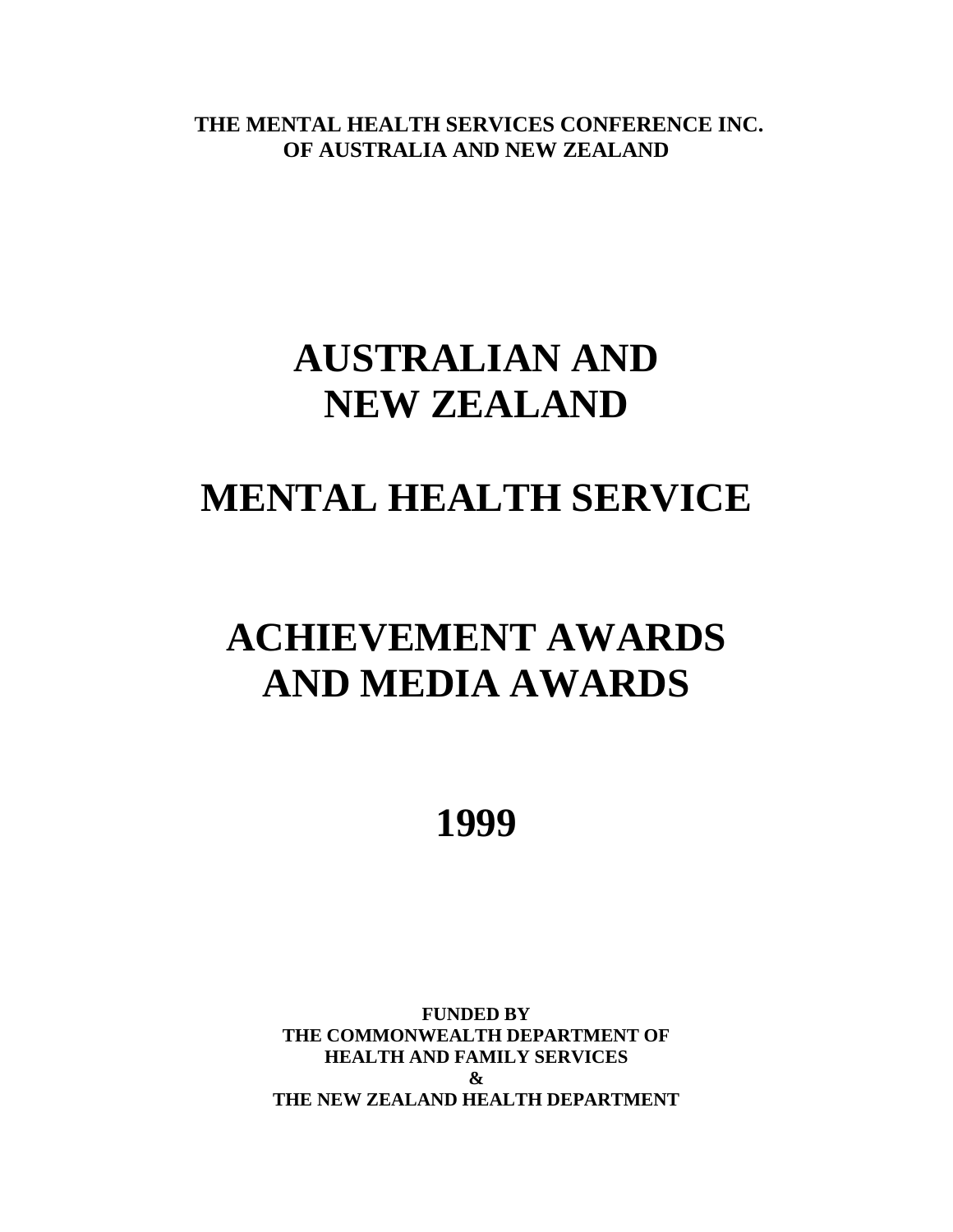### **BACKGROUND**

The Mental Health Service Award program began in 1992 and it is designed to reward and publicise services that have shown innovation and excellence. However, the program is not an exhaustive or fully objective measure of the best services in Australia or New Zealand, as it depends on services deciding to apply and the information they supply us with. We do not have the resources for systematically reviewing all services. Apart from the written material supplied, we do contact people who are likely to know if a service is genuine. The applications were assessed by seven committees, drawn from different disciplines and consumers, who are geographically spread around Australia and New Zealand. The Chairperson also scored the programs, when necessary, to avoid conflicts of interest. The applications were rated on the following criteria:

- 1. Except for categories 6, 7 & 8, verification that the program has been operating (not in planning) for at least two years and is an ongoing one.
- 2. Evidence that the program has made a significant contribution to the field of mental health on a local or national level.
- 3. Evidence that the program is doing something innovative.
- 4. Evidence that the program has involved consumers in planning and management.
- 5. Verification of the program's effectiveness (quality assurance measures, utilisation review, outcome evaluations etc).
- 6. Award potential, or feeling factor, as certain things come across in submissions that are hard to quantify.

In 1999, there were eighty-two applications received for the following categories:

- 1. COMPREHENSIVE CATCHEMENT AREA SERVICE
- 2. SPECIALIST SERVICE OR INNOVATIVE PART OF A LARGER SERVICE
- 3. REHABILITATION SERVICE (including vocational and residential services)
- 4. CHILD AND ADOLESCENT SERVICE
- 5. PREVENTION, EARLY INTERVENTION, HEALTH PROMOTION OR HEALTH EDUCATION SERVICES OR PROJECTS
- 6. BEST CONSUMER INVOLVEMENT SERVICES OR PROJECTS
- 7. INDIVIDUAL OR TEAM AWARD FOR AN OUTSTANDING CONTRIBUTION TO THEORY, EDUCATION OR PRACTICE

The awards were presented by Sir Ronald Wilson on Wednesday 22<sup>nd</sup> September 1999 in Melbourne. Sir Ronald Wilson retired from the High Court of Australia in 1989, he was President of the Human Rights and Equal Opportunity Commission from 1990 to 1997 and is presently the President of the Australian Council for Overseas Aid. He was involved in the National Inquiry into the forced removal of Aboriginal children from their families, the Report of which, *Bringing Them Home*, was published in 1997.

The money awarded and expenses were generously granted by the Australian (\$AUD50,000) and New Zealand (\$NZ10,000) Governments in recognition of the importance they give to the development of best practice services throughout the two countries. This award program contributes to publicising the good work being done in an environment where only bad news seems to appear in the media. The following pages give you the contact details for the services and a short summary of their activities. You are encouraged to contact them and to visit their services.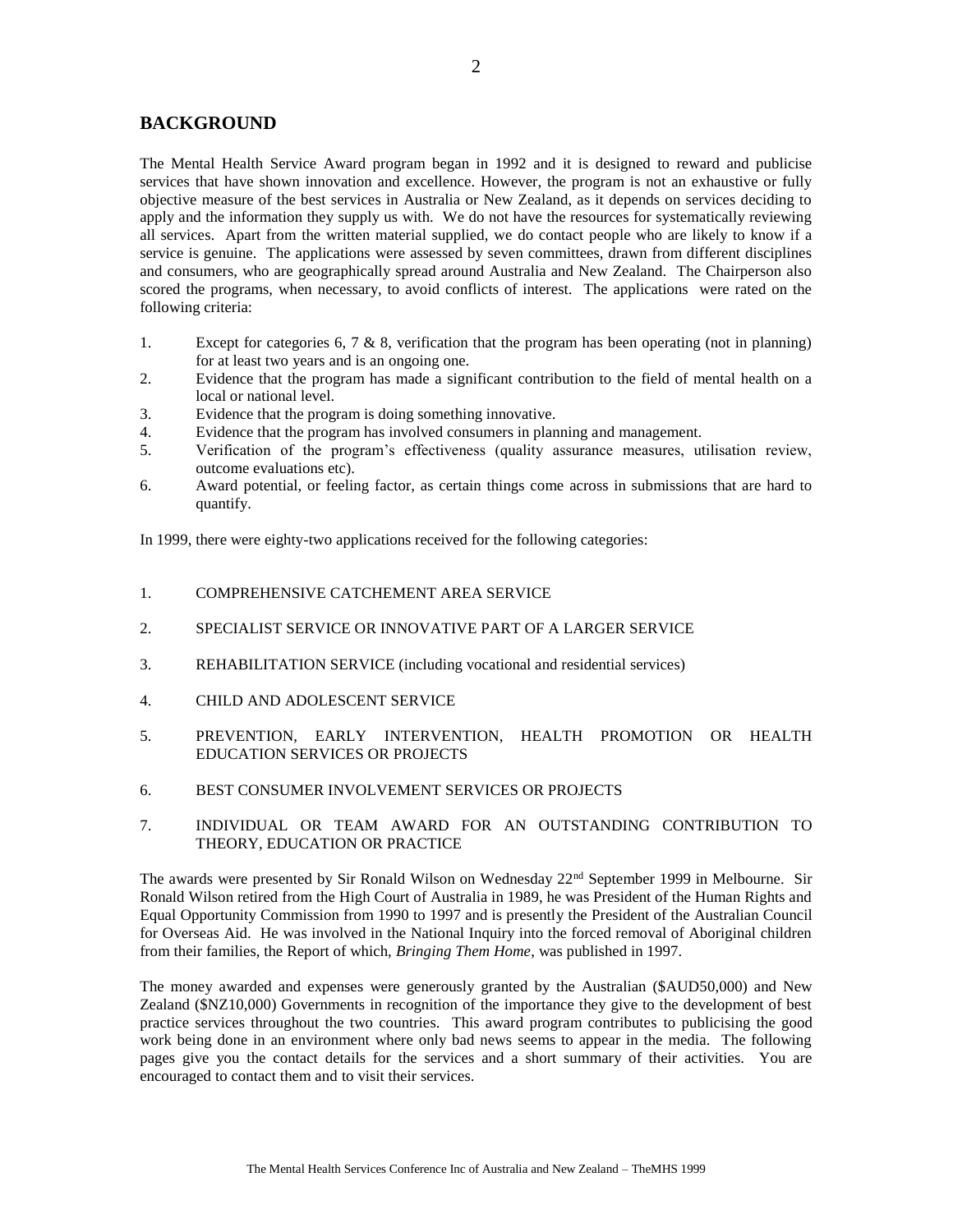### **CATEGORY 1 COMPREHENSIVE CATCHMENT AREA SERVICE**

-overall excellence of service provision within the constraints of the resources available

| <b>AWARD:</b>            | GOLD                                          | \$2,500                                              |
|--------------------------|-----------------------------------------------|------------------------------------------------------|
| <b>APPLYING PROGRAM:</b> |                                               | <b>West Moreton Integrated Mental Health Service</b> |
| <b>ADDRESS:</b>          | <b>Bell Street, Ipswich, Queensland, 4305</b> |                                                      |
| <b>CONTACT PERSON:</b>   | <b>Ms V Rostron</b>                           |                                                      |

#### **DESCRIPTION OF FACILITY:**

West Moreton Integrated Mental Health Service provides mental health care to the clients of the West Moreton District. West Moreton has a population of 180,000 people and covers an expansive area of 7,951sqkms encompassing city, suburban and rural sectors. The budget of just over seven million dollars supports the labour and non labour costs for 103.9 full time equivalent multidisciplinary staff and is inclusive of two inpatient units two community sites, child and youth, aged and adult mental health services. The Service provides comprehensive coordinated care to approximately 1200 open clients.

#### **BRIEF DESCRIPTION OF SERVICE OR PROJECT**

West Moreton Integrated Mental Health provides comprehensive, coordinated and continuous specialised care options for people with mental health problems. It has a fully integrated aged, adult and child and youth mental health services. West Moreton Integrated Mental Health Service is a community focussed service which effectively manages its inpatient facilities from the community base. Its level of integration and the provision of continuity of care has not been duplicated anywhere else in Queensland. It is an accredited and benchmark service which achieves an advanced level of integration across service sites, acuity and age levels. West Moreton Integrated Mental Health is a truly integrated service model which meets National, State and district Plans providing supportive therapeutic specialist care to facilitate the best outcomes for the individual. The consumers are central to the services management and organisational structure and consequently are involved in decision making at a strategic and individual level.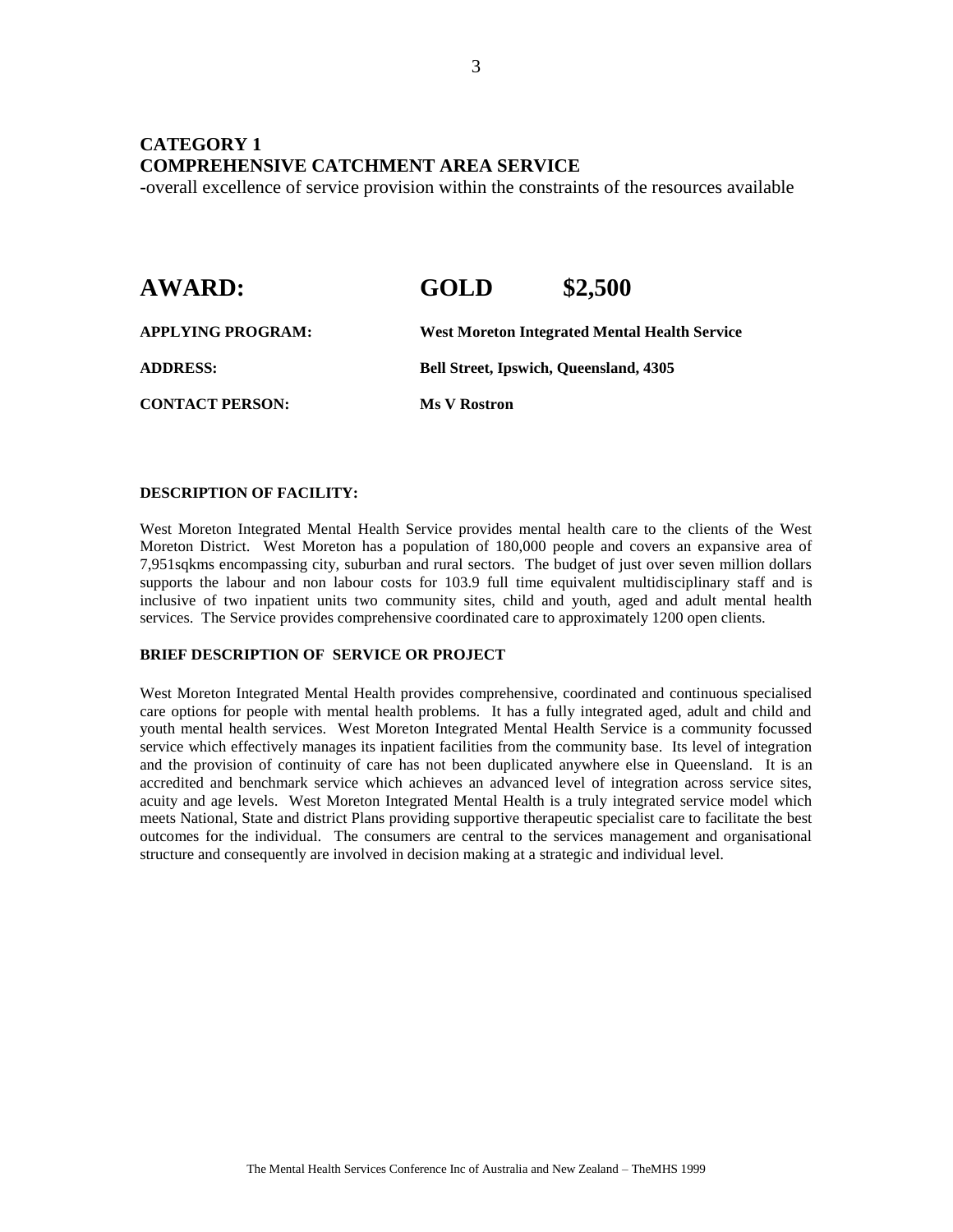### **CATEGORY 2 SPECIALIST SERVICE OR INNOVATIVE PART OF A LARGER SERVICE**

| <b>AWARD:</b>            | GOLD \$2,500                                       |  |
|--------------------------|----------------------------------------------------|--|
| <b>APPLYING PROGRAM:</b> | <b>Crossroads Intensive Support Service (CISS)</b> |  |
| <b>FACILITY:</b>         | The Salvation Army – Crossroads Network            |  |
| <b>ADDRESS:</b>          | 291 Racecourse Road, Flemington, Victoria, 3031    |  |
| <b>CONTACT PERSON:</b>   | Alf Francett                                       |  |

#### **DESCRIPTION OF FACILITY:**

The Salvation Army Crossroads has been supporting homeless and disadvantaged people since 1978. Early in 1998, the Crossroads Housing and Support Network amalgamated with a number of other major Salvation Army networks in inner Melbourne to form a new, expanded Crossroads Network. Currently, we employ approximately 300 staff and have an annual budget of \$15 million. Crossroads received funding from a variety of sources, including government departments (particularly the Victorian Department of Human Services, DETYA, and the Commonwealth Department of Family and Community Services), The Salvation Army, Trusts and private donors.

Crossroads mission is to deliver services to those who are most marginalised in our society. The network offers assistance to: at risk children and adolescents and their families, homeless young people, single adults, couples and families, and others experiencing severe disadvantage within the community. During the two year period year from 1996-1998 40,656 contacts for service were made through the St Kilda Crisis Centre. Across the rest of Crossroads during the same period (not including the other services of the newly amalgamated network), some 4,650 clients were provided with a service response.

#### **BRIEF DESCRIPTION OF SERVICE OR PROJECT**

CISS provides intensive support services to people with high and complex needs who find it difficult to live independently and maintain stable accommodation in the community. In addition to homelessness, key issues facing people who use CISS include: self harming and addictive behaviors; a range of disabilities; histories of abuse and violence, towards self and others; acute social isolation; criminal justice involvement; a radical lack of living skills; and a history of recurrent crises. At the point of referral to CISS individuals generally have exhausted all other accommodation, mental health and other service options. The CISS model is based on structural, client-centred and key worker approaches. The intensive support work is challenging, demanding, at the edge of human pain, fear and survival. Working on the program has been described 'as the closest thing in civilian life to being in a war zone'. Despite these challenges, CISS remains committed to providing an essential service. It offers a second, third and fourth chance to people who have given up, and been given up on, and has made a significant difference in many lives.

#### **CATEGORY 2 (CONTD)**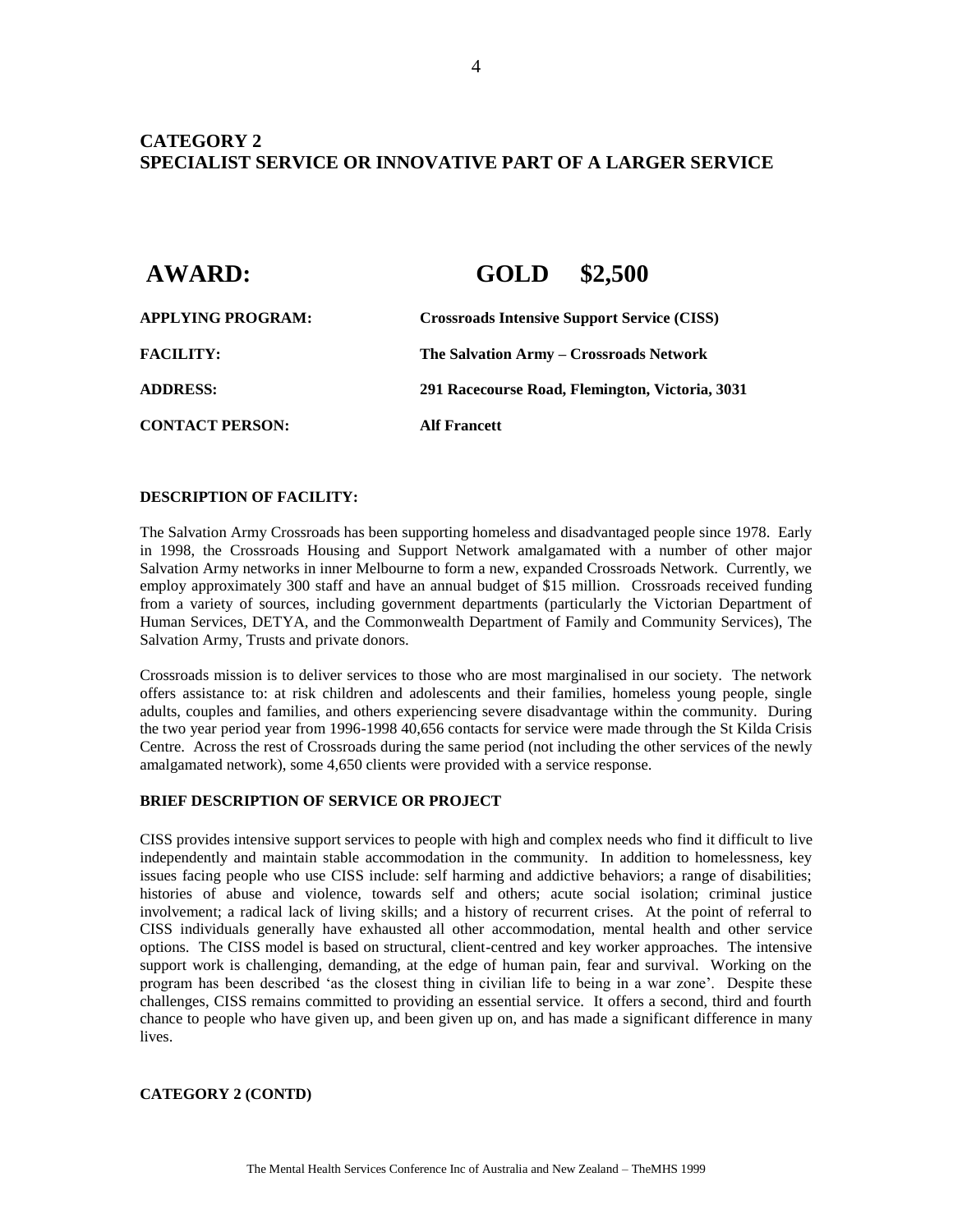# **AWARD: SILVER \$1,750 APPLYING PROGRAM: Newtown Union Primary Mental Health Programme FACILITY: Newton Union Health Service ADDRESS: 7 Hall Street, Newtown, Wellington, New Zealand CONTACT PERSON: Kathy James**

#### **DESCRIPTION OF FACILITY:**

Newtown Union Health Service (NUHS) is a primary health care service established in 1987 to provide appropriate, affordable, acceptable and accessible health care. It is community owned and governed by a Policy Board consisting of community and staff representatives. People from the Wellington South electorate who are on low incomes are eligible to join. NUHS receives its core funding from the Health Funding Authority. The funding provided is determined using a capitated formula for routine primary care with additional funding for specialist programmes such as the primary mental health and refugee programme. Co-payments are required for people to see the general practitioner, but not to see other staff at the service. In specialist programmes such as the mental health programme, no co-payment is required as additional capitation based payments are provided for this programme. These are paid at a rate of \$330 per person per year (up to 350 people). Charitable sources are also approached for funds for special projects. Staff include manager (1), receptionist (2.8), administration (0.5), doctors (4.2), nurses (5.4), midwives (2.8), and community workers (1.2). All staff are salaried. Currently there are 7809 people registered at the service, of which 388 have an identified on-going mental health need that has required specialist input.

#### **BRIEF DESCRIPTION OF SERVICE OR PROJECT**

The Newtown Union Health Services (NUHS) Primary Mental Health Programme is an innovative approach to involving general practice in the health care of people with on-going needs for mental health services. It commenced in 1993, when NUHS decided it needed to target mental health to meet a community need. By 1998 there were 388 people enrolled in the programme. The programme is mainly delivered by a nurse and doctor. It uses a shared care and wellness focus that addresses physical, mental and social health needs. A pro-active approach is taken to health promotion and prevention. In depth networking and liaison with consumer groups, non-government providers and the community mental health service are undertaken to ensure good consumer and community input in an on-going, developmental way. Another feature of the programme is a fortnightly consultant-liaison service provided by a psychiatrist. The programme actively lobbies key stakeholders in mental health to improve service delivery generally and it seeks to improve itself through research and evaluation.

**CATEGORY 2 (CONTD)**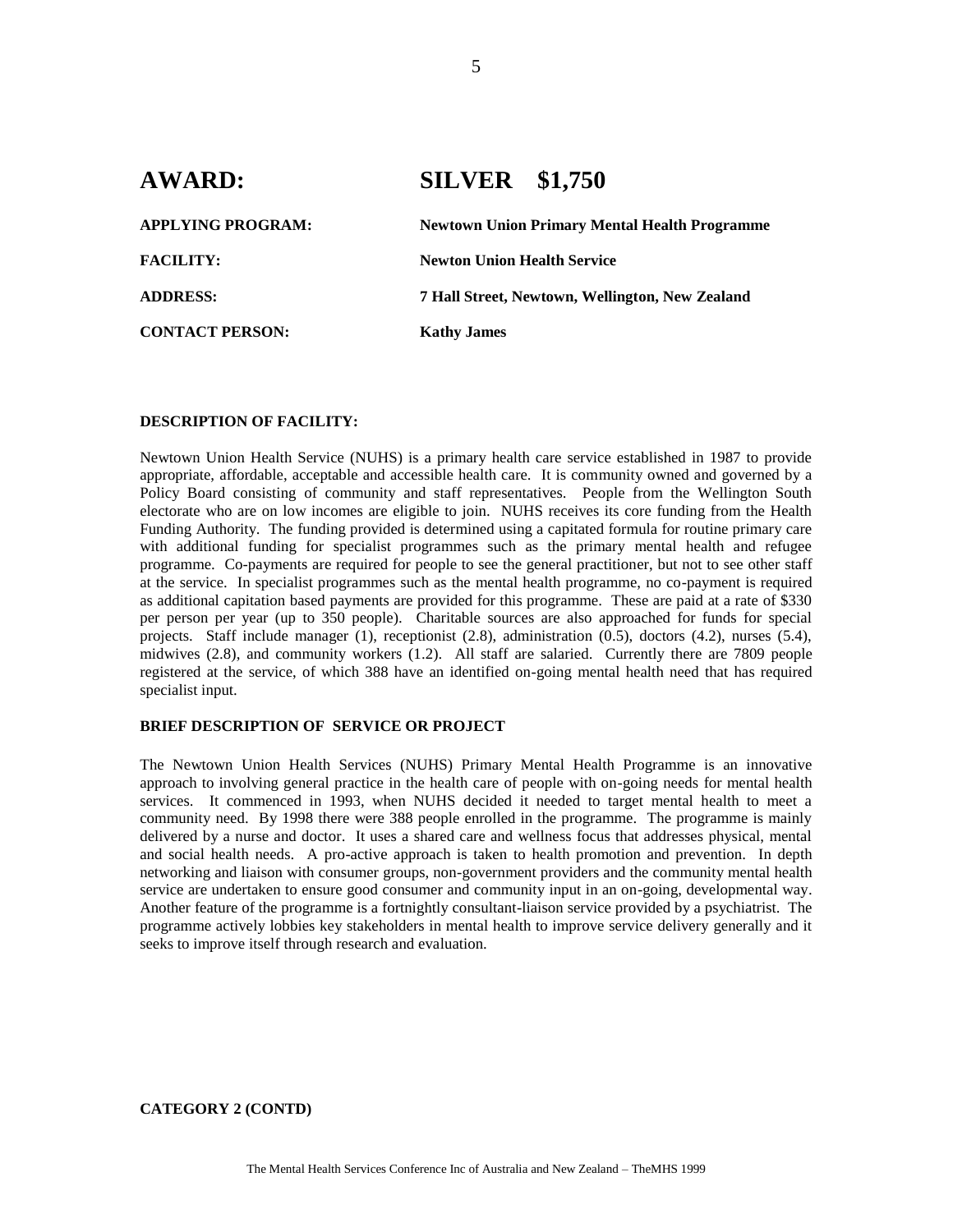| <b>AWARD:</b>            | <b>BRONZE</b> \$1,000                                                        |  |
|--------------------------|------------------------------------------------------------------------------|--|
| <b>APPLYING PROGRAM:</b> | Women's Health Care House Mental Health Community<br><b>Outreach Project</b> |  |
| <b>FACILITY:</b>         | <b>Mental Health Community Outreach Project</b>                              |  |
| <b>ADDRESS:</b>          | 100 Aberdeen Street, Northbridge, Western Australia,<br>6003                 |  |
| <b>CONTACT PERSON:</b>   | <b>Jennie Gray</b>                                                           |  |

#### **DESCRIPTION OF FACILITY**

The Mental Health Community Outreach Project is a non government, not for profit community based support service at Women's Health Care House for women who have been diagnosed with a psychosis or depressive illness and are caring for children and who live in the Perth inner city or lower northern metropolitan region. Developed in 1995, the MHCOP was initially resourced for a three year period by National Mental Health Strategy funds. In the last financial period the Western Australian Health Department assumed responsibility for administering these funds. The project's budget is currently \$90,000 per annum. A number of smaller non-recurrent grants have been successfully obtained, and used primarily for recreational activities. The project is staffed on a part-time basis by two qualified social workers. There are approximately forty women actively accessing the supports provided by the Mental Health Community Outreach Project.

#### **BRIEF DESCRIPTION OF SERVICE OR PROJECT**

The Women's Health Care House Mental Health Community Outreach Project uses a strengths model of service delivery to provide a variety of innovative support services to women with a diagnosis of either a psychotic or severe depressive disorder, who are bringing up children. The objective is to provide participatory, community-based and community-led supports to enable women with children to cope with their own mental illness and care for their children. Because the Mental Health Community Outreach Project is located within a generic women's health centre, the project has diverged from other psychiatric supports in the mental health system, reflecting a philosophy of a holistic approach to women's health needs. Being located at a generic women's health centre also helps to reduce the effect of the stigma attached to mental illness.

6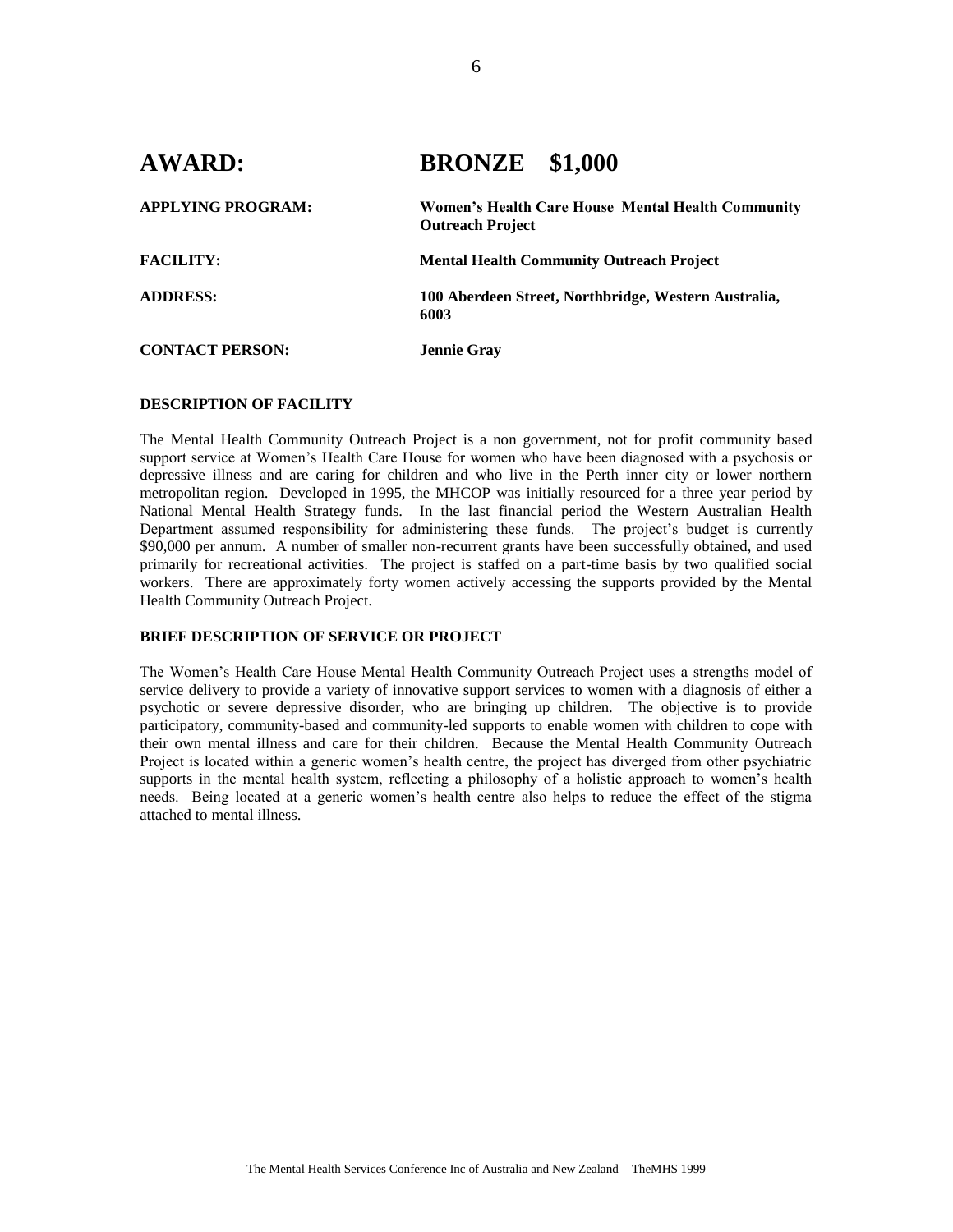## **CATEGORY 3 REHABILITATION SERVICES**

- **(including vocational and residential services)** 

| <b>AWARD:</b>          | \$2,500<br><b>GOLD</b>                                           |  |
|------------------------|------------------------------------------------------------------|--|
| APPLYING PROGRAM:      | The Western Rehabilitation Service                               |  |
| <b>FACILITY:</b>       | North West Adelaide Mental Health Service                        |  |
| <b>ADDRESS:</b>        | 78-80 St Vincent Street, Port Adelaide, South Australia,<br>5015 |  |
| <b>CONTACT PERSON:</b> | <b>Maxie Ashton</b>                                              |  |

#### **BRIEF DESCRIPTION OF FACILITY**

The Western Rehabilitation service provides a range of rehabilitation services for adults with mental health problems. The service is a unit of the North West Adelaide Mental Health Service and is funded by the SA Government through the Department of Human Services. In addition to this base funding covering staffing, equipment, facilities and resources, the team has sought funding for special projects. 9.5 F.T.E. staff are involved in providing the rehabilitation services from 3 main locations. In addition 4 Peer Specialists, people with personal experience of mental illness, will be employed from the  $5<sup>th</sup>$  May 1999 for 5 hours per week, as role models for participants. Around 255 clients are actively involved in receiving a service each month, from 3 main community locations, Port Adelaide, Woodville and West Torrens.

#### **BRIEF DESCRIPTION OF SERVICE**

The Western Rehabilitation Service provides a dynamic range of opportunities for people with mental health problems to develop skills and abilities and participate in community life. The service offers skills development programs including Stress Management, Getting Along with Others, Work Preparation, Budgeting, Living with Mental Illness, Sexual Health and Relationships, Cooking, Being Healthy and many more. Social recreational activities such as swimming, sport, creative writing, art/craft and others are also provided with an emphasis on activities which are community based. The service has received funding for special projects to meet the needs and interests that participants have identified as being important. Projects have included: The Tobacco Project – addressing smoking for people with mental illness, The Peer Specialist Project – employing people with mental illness as role models, People Promoting Mental Health – a support and information service, the Fine Lines Band – a rock band, and a competition Volleyball Team.

**CATEGORY 3 (CONTD)**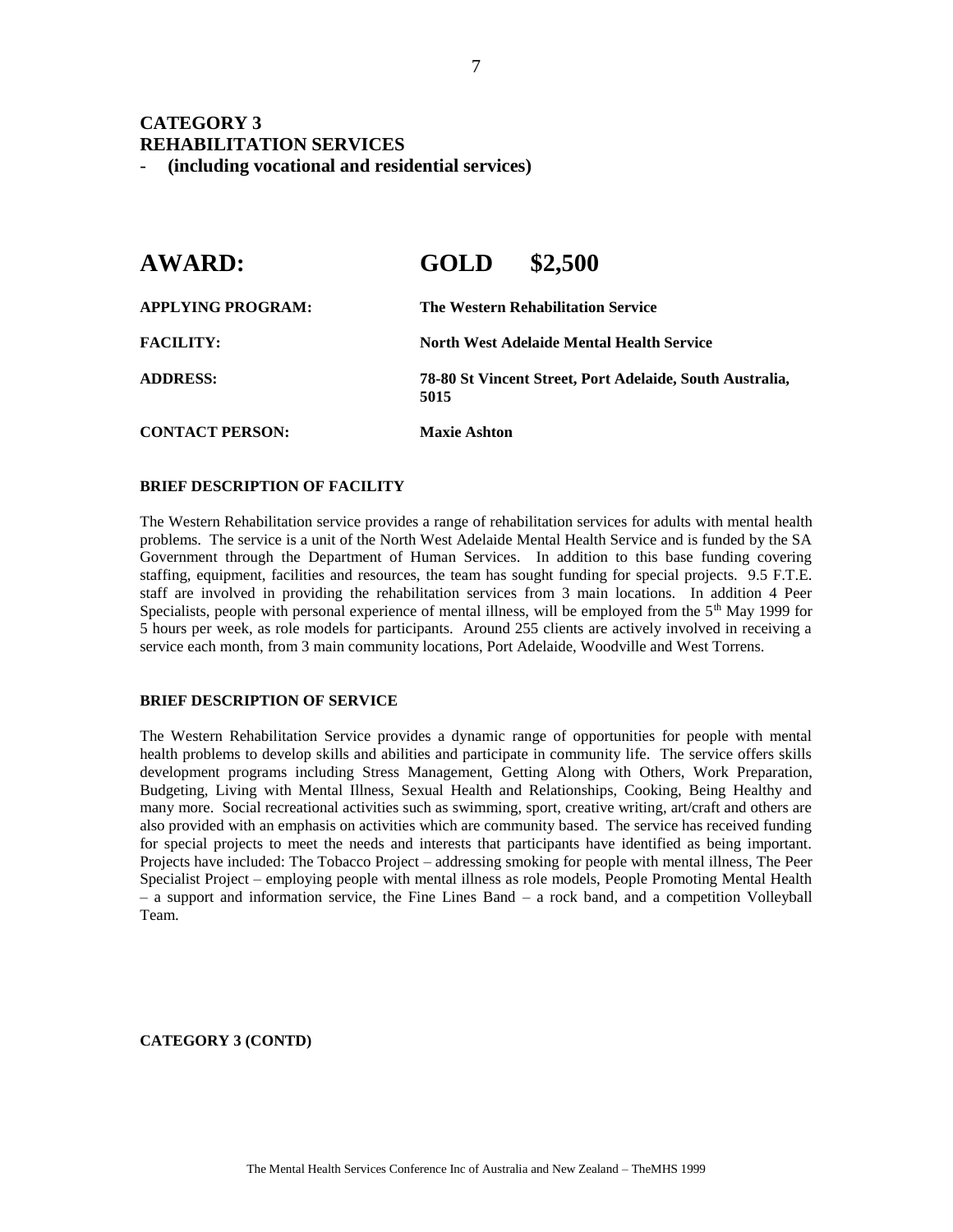| <b>APPLYING PROGRAM:</b> | <b>WORKRIGHT</b> (WA) Inc                          |
|--------------------------|----------------------------------------------------|
| <b>FACILITY:</b>         | <b>Specialist Mental Health Employment Service</b> |
| <b>ADDRESS:</b>          | PO Box 16, Maylands, Western Australia, 6931       |
| <b>CONTACT PERSON:</b>   | <b>Sharon Gordon</b>                               |

#### **BRIEF DESCRIPTION OF FACILITY**

Workright (WA) Inc is funded by the Department Family and Community Services as a Competitive Employment Placement and Training Service. This means that the agency provides an "open employment" (as opposed to sheltered employment) service for people with psychiatric disability. Workright is the only mental health specific service in WA – most CEPT services are aimed at people with intellectual disability. People with mental health disorders are case managed by an Employment Coordinator who undertakes vocational counselling and assessment, work training, job seeking and job maintenance activities with the individual. If the individual becomes unwell during the course of their employment, the agency provides a Job Coach (who also does on-site work training) to fill in for them until they are ready to return to work. Workright serves the Perth Metropolitan area – which encompasses 5300km2 and a population of 1,262,000. We cover 10 State Mental Health Division Community Mental Health catchment areas. Workright's budget is \$730,992 p.a. – 100% of this funding is from the Department of Family and Community Services. Workright has nine employment coordinators, two administration staff, one senior job coach, six casual job coaches and one manager – a total of thirteen full time and six casual staff. At time of writing Workright has 195 consumers on our register.

#### **BRIEF DESCRIPTION OF SERVICE OR PROJECT**

Workright (WA) Inc is a specialist mental health employment service funded by the Department of Family and Community Services. We provide an employment support service to people within the Perth Metropolitan area. A staff of Employment Coordinators and Job Coaches provide vocational counselling, job search, on and off site support to individuals endeavouring to find their place in competitive employment. Workright is the only specialist psychiatric employment service in WA and as such also has a role in providing education to other disability employment services, employers and the community at large about psychiatric disability and employment. The agency has extensive networks with State Health, Commonwealth Health and NGO Mental Health Service Providers.

**CATEGORY 3 (CONTD)**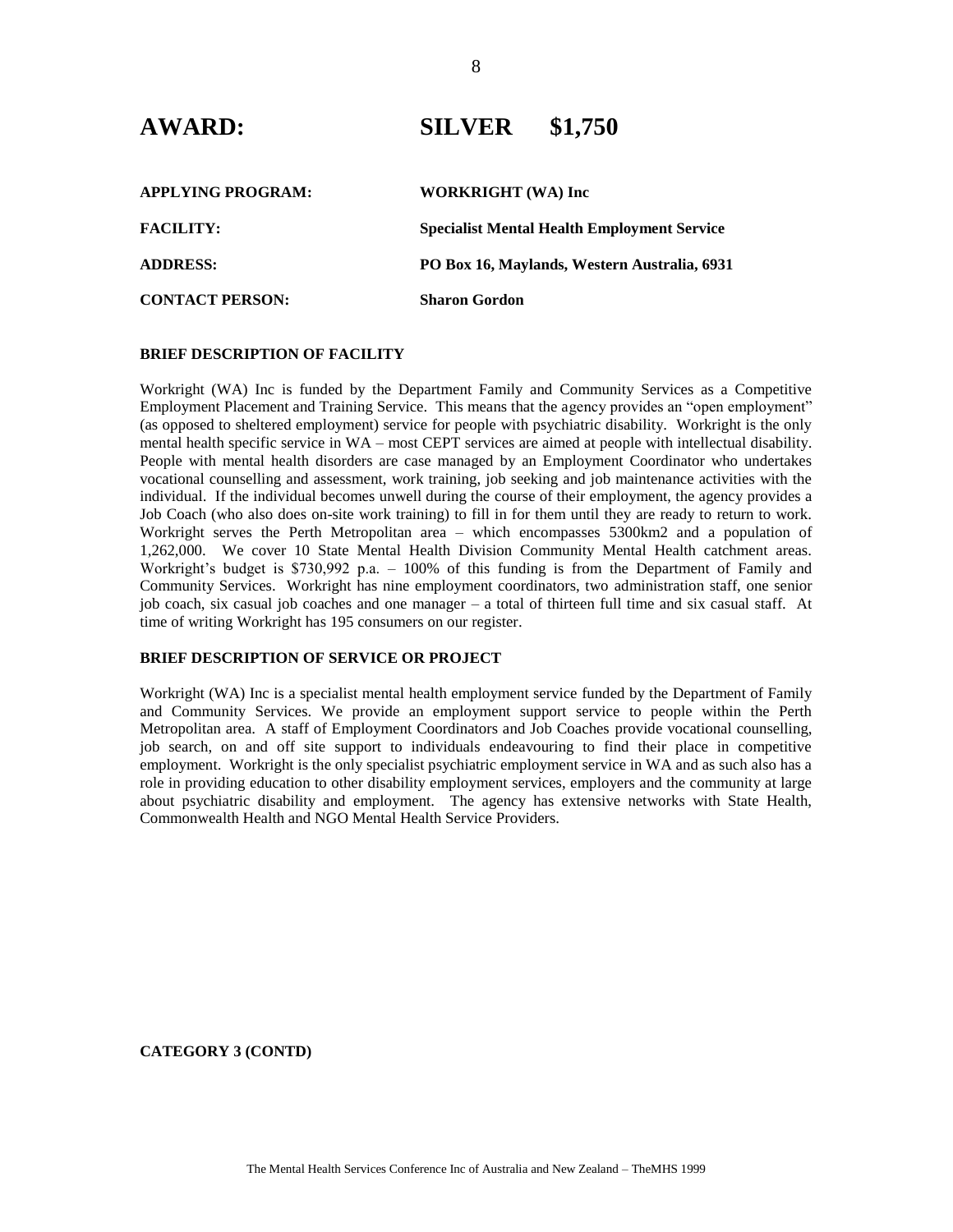## **AWARD: BRONZE \$1,000**

| <b>APPLYING PROGRAM:</b> | The M5 Rehabilitation Program                     |
|--------------------------|---------------------------------------------------|
| <b>FACILITY:</b>         | The Victorian Institute of Forensic Mental Health |
| <b>ADDRESS:</b>          | PO Box 266, Rosanna, Victoria, 3084               |
| <b>CONTACT PERSON:</b>   | Alicia Evans                                      |

#### **BRIEF DESCRIPTION OF FACILITY**

The Victorian Institute of Forensic Mental Health is a statutory authority mandated to provide assessment and treatment to individuals with serious mental illness presenting in the criminal justice system. The Institute's mission is to provide effective mental health services in a safe and secure environment to people who have both a mental disorder and a history of criminal offending or who present a serious risk of such behaviour. The Institute is responsible for the provision of specialist clinical services, research, training and community education. The Institute provides centrally managed, statewide services, which are an important component of the public mental health service network in Victoria. The Institute's budget is approximately \$12 million annually. The funding source is the Department of Human Services. Staff numbers are approximately 200. The Institute has 58 gazetted inpatient hospital beds (forming the Rosanna Forensic Psychiatry Centre); this will expand to 75 toward the end of the year, and within three years increase to 120 beds with the completion of the Institute's new purpose built hospital currently being built at Fairfield. Services are also provided at the Melbourne Assessment Program, Outpatient service and Crisis Intervention service. In addition the Institute has Community Operations, providing a range of community forensic mental health services.

#### **BRIEF DESCRIPTION OF SERVICE OR PROJECT**

The M5 Rehabilitation Program is an intensive inpatient rehabilitation program provided at Unit M5 at the Rosanna Forensic Psychiatry Centre. The program was developed in 1991 following a change in government policy directed towards transferring long term mentally ill offenders out of the prison system and into psychiatric inpatient beds. The program provides intensive rehabilitation for mentally ill offenders. It is highly innovative and based on the notion of a big share house where clients live together as if they were sharing a large house. There is a group program, outdoor education and counseling and Technical and Further Education Certificated courses. The program provides an avenue for long term mentally ill offenders to be discharged back into the community, something that was more a dream than reality previously. The program is unique within the forensic mental health area and provides humanistic, effective rehabilitation to a group that is doubly stigmatised.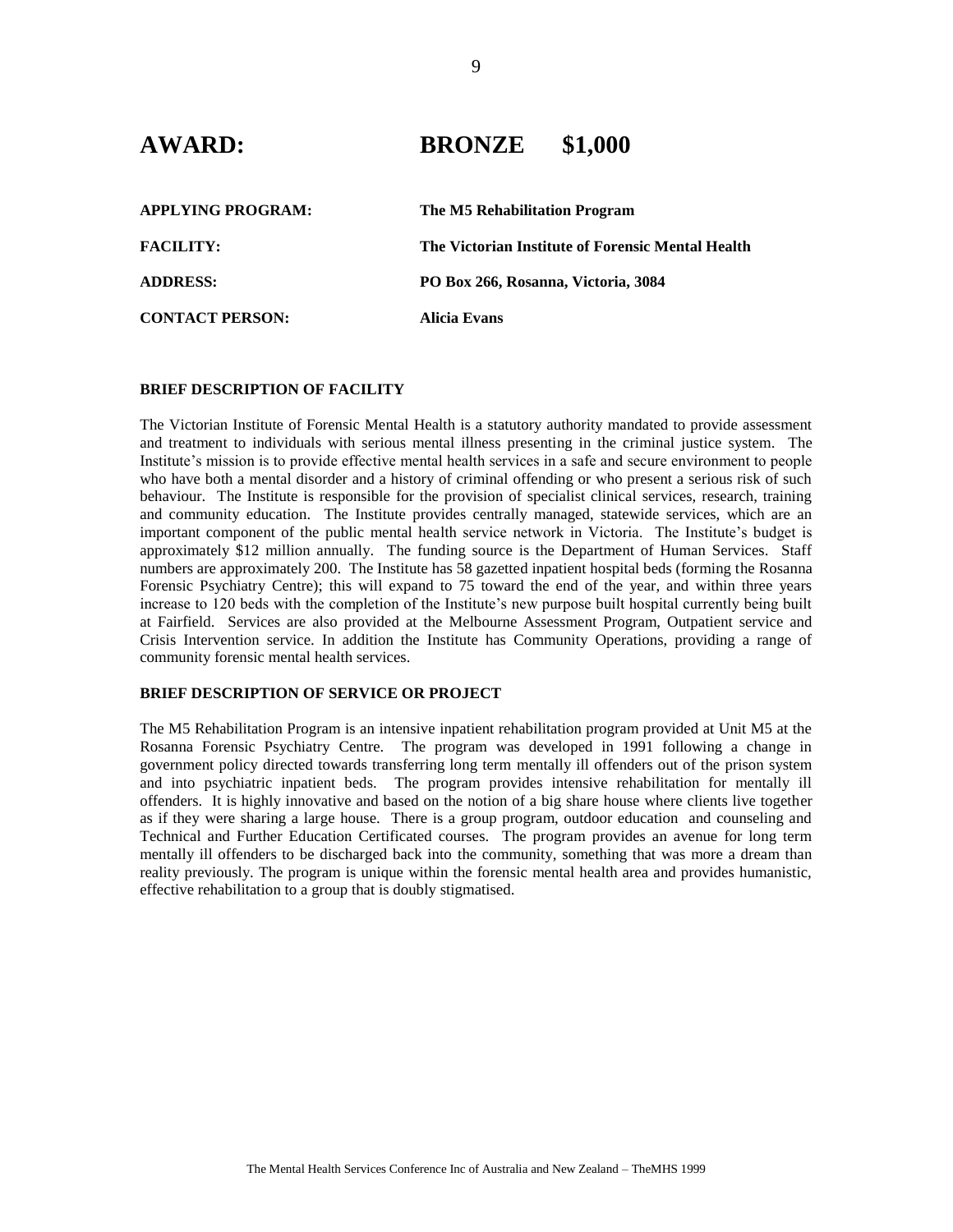## **CATEGORY 4 CHILD & ADOLESCENT SERVICES**

# **AWARD: GOLD \$2,500**

| <b>APPLYING PROGRAM:</b> | <b>Alfred CAMHS</b>                               |
|--------------------------|---------------------------------------------------|
| <b>FACILITY:</b>         | <b>Child and Adolescent Mental Health Service</b> |
| <b>ADDRESS:</b>          | 594 St Kilda Road, Melbourne, 3000                |
| <b>CONTACT PERSON:</b>   | <b>Allan Mawdsley</b>                             |

#### **BRIEF DESCRIPTION OF FACILITY**

Alfred CAMHS is a comprehensive, community-based Service for the inner south-east area of metropolitan Melbourne. Most work is undertaken with young people and their families on an outpatient basis however day patient and inpatient management can be arranged where necessary. The service has an outreach capacity for clients who are unable to attend the centre. Clients are given first appointments within one week of contact for elective referrals, or within one hour for crisis calls. Urgent psychiatric opinion on statutory clients (Protective Services, Juvenile Justice) can be provided within one day. The centre has a highly trained, experienced staff who provide a specialist service for generalist counselling agencies in the community, and multidisciplinary team assessments of complex problems such as autism spectrum disorders. Alfred CAMHS has a strong commitment to professional development and excellence of service.

#### **BRIEF DESCRIPTION OF SERVICE OR PROJECT**

Alfred CAMHS is the child and adolescent component of the comprehensive psychiatric service operated by the Alfred Hospital in the inner south-east of metropolitan Melbourne. It services a population of about half a million people, of who in about a quarter are under 18 years of age. The client group is young people in the 0-18 age range, except for first onset psychosis where the age range can extend to 25 years. Staffing is 29 clinical FTE with additional administrative support staff. The staff is very well qualified and experienced, with the majority having undertaking additional postgraduate training. The catchment area is divided into two sectors – the Inner South-East and the Middle South.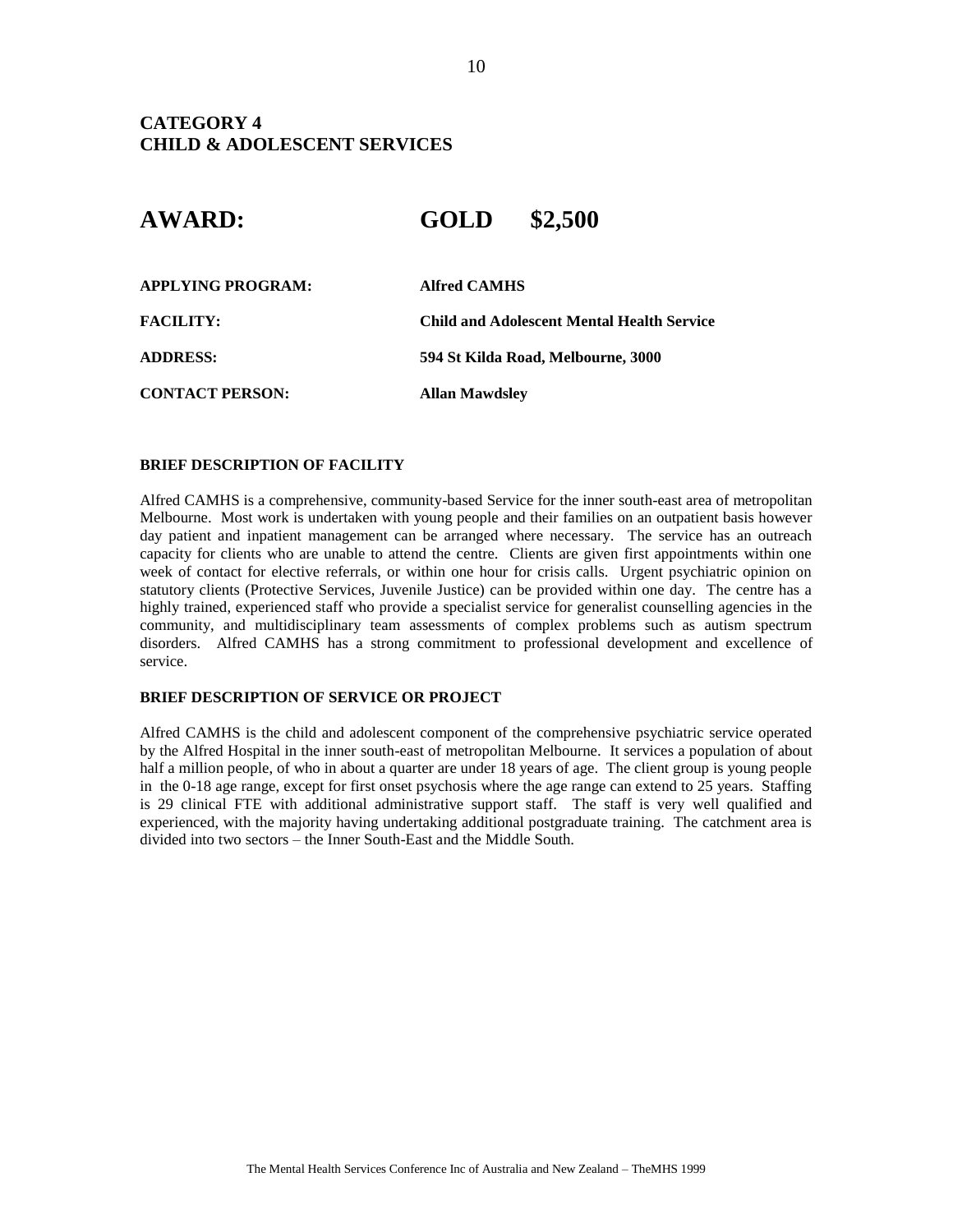## **CATEGORY 5 PREVENTION, HEALTH PROMOTION OR HEALTH EDUCATION SERVICE OR PROJECT**

| <b>AWARD:</b>          | <b>GOLD (TIED) \$2,500</b>                     |  |
|------------------------|------------------------------------------------|--|
| APPLYING PROGRAM:      | <b>National School Education Program</b>       |  |
| <b>FACILITY:</b>       | Mental Illness Education – Australia Inc.      |  |
| <b>ADDRESS:</b>        | PO Box 657, Gladesville, New South Wales, 2111 |  |
| <b>CONTACT PERSON:</b> | <b>Margaret Lukes</b>                          |  |

#### **BRIEF DESCRIPTION OF FACILITY**

Mental Illness Education – Australia Inc. (MIE-A) is responsible for a program presented primarily to high school students across Australia to destigmatise and demystify mental illness and to promote the importance of mental health. MIE-A is a National incorporated organisation managed by a Board of Directors and an Advisory Council with representatives from five Australian states and territories. The National body currently functions with the assistance of volunteers and at times with the employment of a part-time consultant. The state/territory bodies auspicing the MIE- A program are the members.

#### **BRIEF DESCRIPTION OF SERVICE OR PROJECT**

Mental Illness Education – Australia (MIE-A) is a National organisation with its program currently in operation throughout NSW, Queensland, Victoria, ACT and Western Australia. Plans are continuing to develop the program in the remaining states and territories. It primarily offers an education program, conducted by people with a mental illness, family members or friends to secondary school students. In recent years it has also become involved with community organisations wanting information about mental illness and mental health. The emphasis is to destigmatise and demystify mental illness and to promote the importance of mental health. The MIE-A program aims to enhance coping mechanisms for dealing with the stresses across the life span, especially at points of transition. MIE-A targets adolescents and young adults and places emphasis on early detection and intervention to prevent where possible disruptive and disabling effects of untreated mental illness. The MIE-A program is unique in that it was originally developed in NSW in 1987 by consumers and carers and is one of few such initiatives to have survived over a period of 12 years.

**CATEGORY 5 (CONTD)**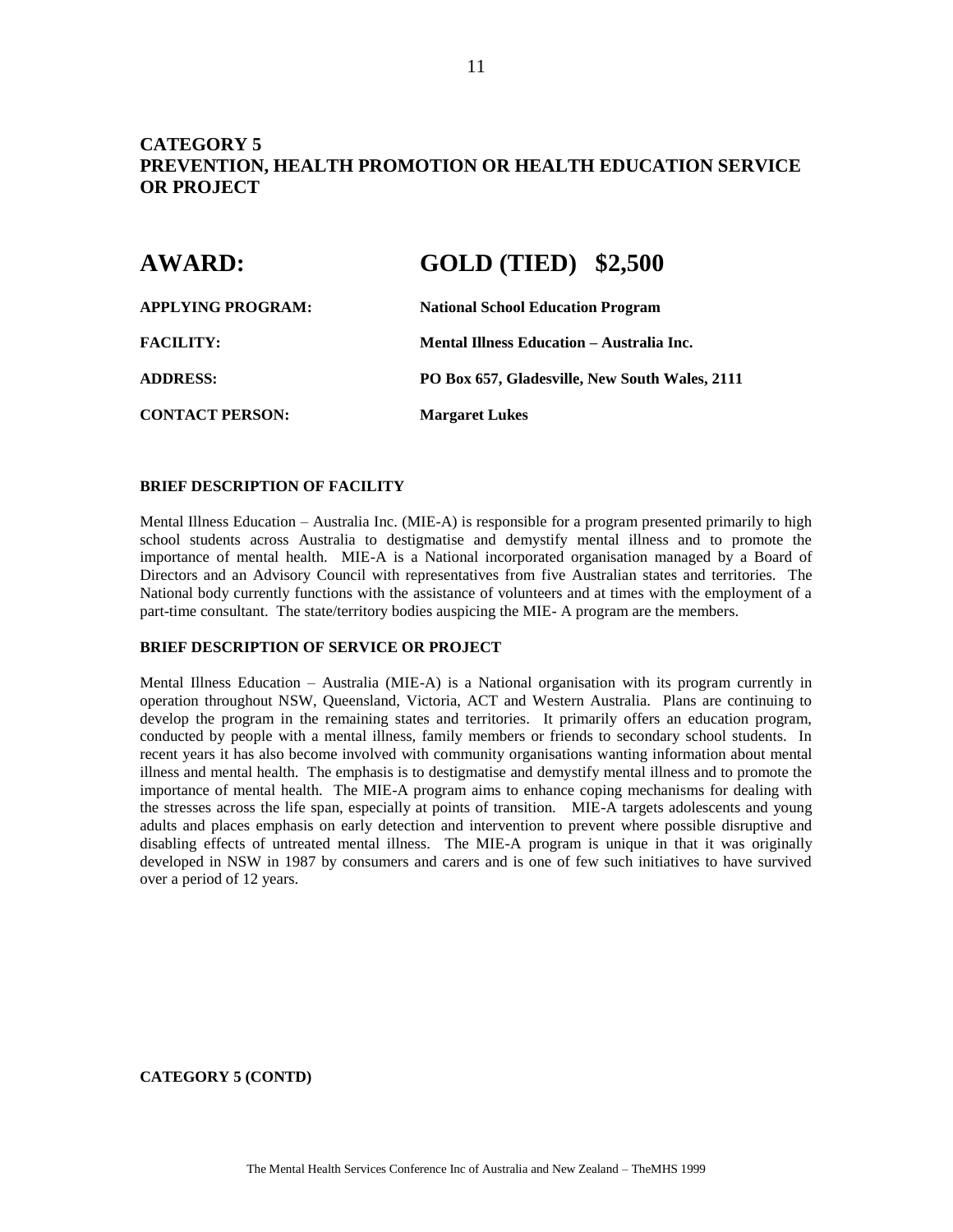## **AWARD: GOLD (TIED) \$2,500**

| <b>APPLYING PROGRAM:</b> | <b>Safety for Women in Mental Health Services Project</b> |
|--------------------------|-----------------------------------------------------------|
| <b>FACILITY:</b>         | Women and Mental Health Inc.                              |
| <b>ADDRESS:</b>          | PO Box 1330, Rozelle, New South Wales, 2039               |
| <b>CONTACT PERSON:</b>   | Lorna McNamara                                            |

#### **BRIEF DESCRIPTION OF FACILITY**

Women and Mental Health (WAMH) was formed in 1993 by a group of women who had been meeting informally to discuss issues of concern to women as consumers, carers, workers or providers in mental health in New South Wales. Because women with mental health problems have special needs and are extremely disadvantaged, disempowered and vulnerable, it was felt a separate organisation to focus on these concerns was required. WAMH was incorporated in 1996 and its membership currently stands at 90 individuals and organisations from across NSW. Its organisational structure consists of an elected committee which comprises a chairperson, vice-chairperson, treasurer, secretary and three ordinary members. Membership is on a sliding scale according to the financial status of individuals. The organisation does not have any paid staff.

#### **BRIEF DESCRIPTION OF SERVICE OR PROJECT**

The subject of sexual violence against women living with a mental illness had been consistently raised by members of WAMH. The need for some sort of action was underscored when the issue was independently and repeatedly raised at conferences organised by WAMH over a number of years. A decision was made to apply for a grant to research the topic, and to produce a best practice model on that research. In 1995 Women & Mental Health Inc (WAMH) successfully applied for funding from the Department of Women under its Women's Grants Program. The project, called "Safety for Women in Mental Health Services", was overseen and guided by a Steering Committee, whose membership consisted of consumers and professionals who have expertise in mental health and sexual assault issues, and an expert research committee. The small grant allocated to WAMH was further augmented by The NSW Centre for Mental Health, to assist with printing costs.

**CATEGORY 5 (CONTD)**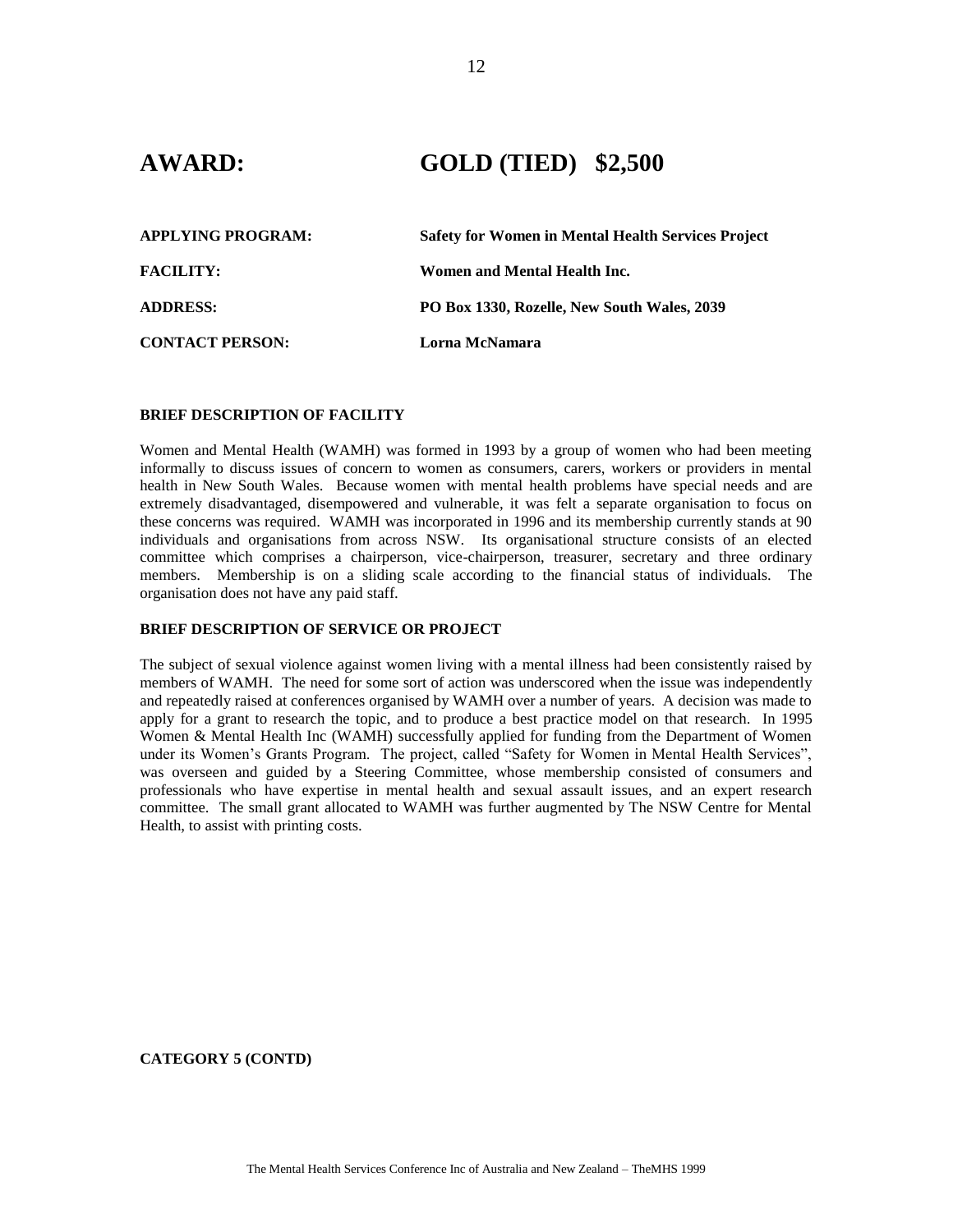# **AWARD: BRONZE \$1,000**

| <b>APPLYING PROGRAM:</b> | <b>The Options Project</b>                                                 |
|--------------------------|----------------------------------------------------------------------------|
| <b>FACILITY:</b>         | <b>Mental Health Foundation of Victoria/and/Liberty</b><br><b>Victoria</b> |
| <b>ADDRESS:</b>          | Private Bag 1, Rosanna, Victoria, 3084                                     |
| <b>CONTACT PERSON:</b>   | <b>Barry Evans</b>                                                         |

#### **BRIEF DESCRIPTION OF FACILITY**

The Options Project is a community-based mental health and human rights education and promotion project, based in the north eastern suburbs of Melbourne, serving primarily three local government areas. Publications of the Project are disseminated nationally. Its budget has, to this date, been fully provided by the Victorian Health Promotion Foundation, but it now operates on proceeds from sales of its publications. The Project has employed up to two educational psychologists, has a Director and Administrative Officer. In the last two years, the Project had over 1400 active clients, representing a large number of mental health service provider organisations, community groups, and the general public.

#### **BRIEF DESCRIPTION OF SERVICE OR PROJECT**

In a first for Australia, a community-based mental health education and promotion project has developed a range of innovative educational and resource materials, designed to expand and extend services for the community. The Options Project produced a comprehensive listing of mental health services, distributed to over 130 agencies in the comprehensive listing of mental health services, distributed to over 130 agencies in the north eastern region of Melbourne. The directory meets a long-standing need for shared information between mental health service providers that would enable agencies to identify appropriate referrals for the public. Another benefit of the directory is that it fosters networking and liaison between providers. The directory is available without cost to mental health service providers. The Project has also produced a range of mental heath educational and promotional booklets, including: Your guide to understanding and managing stress; Your guide to responsible gambling; and Adolescent health and wellbeing: A guide to effective coping, as well as free information brochures.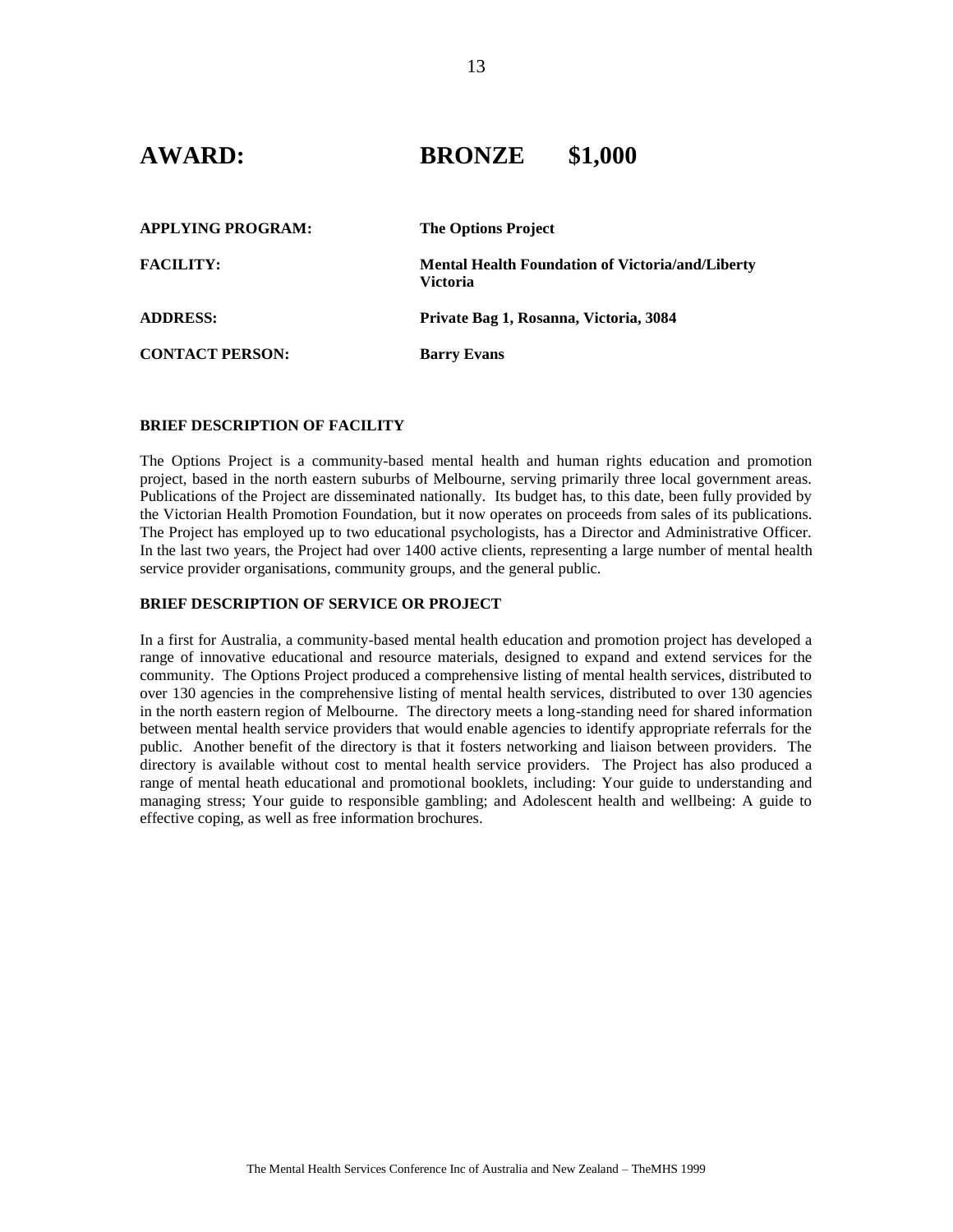## **CATEGORY 6 BEST CONSUMER INVOLVEMENT SERVICE OR PROJECT**

- **for consumer controlled or consumer/provider partnership activities (especially projects where consumers have at least equal power and were involved from the start), including advocacy programs, provider staff education, or research. This category includes activities involving carers.**

# **AWARD: GOLD \$2,500**

| <b>APPLYING PROGRAM:</b> | <b>Our Lives Our Choices II</b>                                |
|--------------------------|----------------------------------------------------------------|
| <b>FACILITY:</b>         | <b>Our Lives Our Choices</b>                                   |
| <b>ADDRESS:</b>          | Unit 4/62 Glen Osmond Road, Parkside, South Australia,<br>5063 |
| <b>CONTACT PERSON:</b>   | <b>Beverley Searle</b>                                         |

#### **BRIEF DESCRIPTION OF FACILITY**

OLOC II was the first national consumer run conference held on 17, 18 October 1998 in Adelaide, the theme being "What Keeps Us Well" . This followed on from OLOC 1 which was consumer led, consumers had approached Disability Action and wrote the first submission and arranged for Arts in Action to organise/plan this first conference, held in 1996. The steering committee comprised the convenor, 2 rural reps, 1 Aboriginal rep and 4 other members all primary consumers or carers. From the original submission to the SA Health Commission where funding was obtained, conference structure, design work, sponsorship, program, publicity, to the packing up after the conference all was 100% consumer participation.

#### **BRIEF DESCRIPTION OF SERVICE OR PROJECT**

OLOC II was the first national consumer run mental health conference in Australia, it was held in Adelaide on October 17, 18, 1998, the theme was "What Keeps Us Well". The conference's purpose was to be a forum where professionals, paraprofessionals, consumers and carers could meet on equal ground. It was a culmination of 2 years work by consumers and carer's who had complete autonomy regarding the running, planning and spending of funding in implication of this conference. The program consisted of workshops by presenters from different professions and consumer/carers with the Arts and Spirituality holding an important place. There were 7 presenters on indigenous and multicultural issues. Every state was represented in attendance and presenting, with over 350 people attending each day. Consideration of consumers was in all aspects of planning with massage/health practitioners, counselors/nurses for emergencies and refreshments being available at all times. The conference was a resounding success, with comments like "It has changed my life" "The whole person not just the illness was taken into consideration." "Spirituality was addressed for the first time" " I feel empowered and respected".

#### **CATEGORY 6 (CONTD)**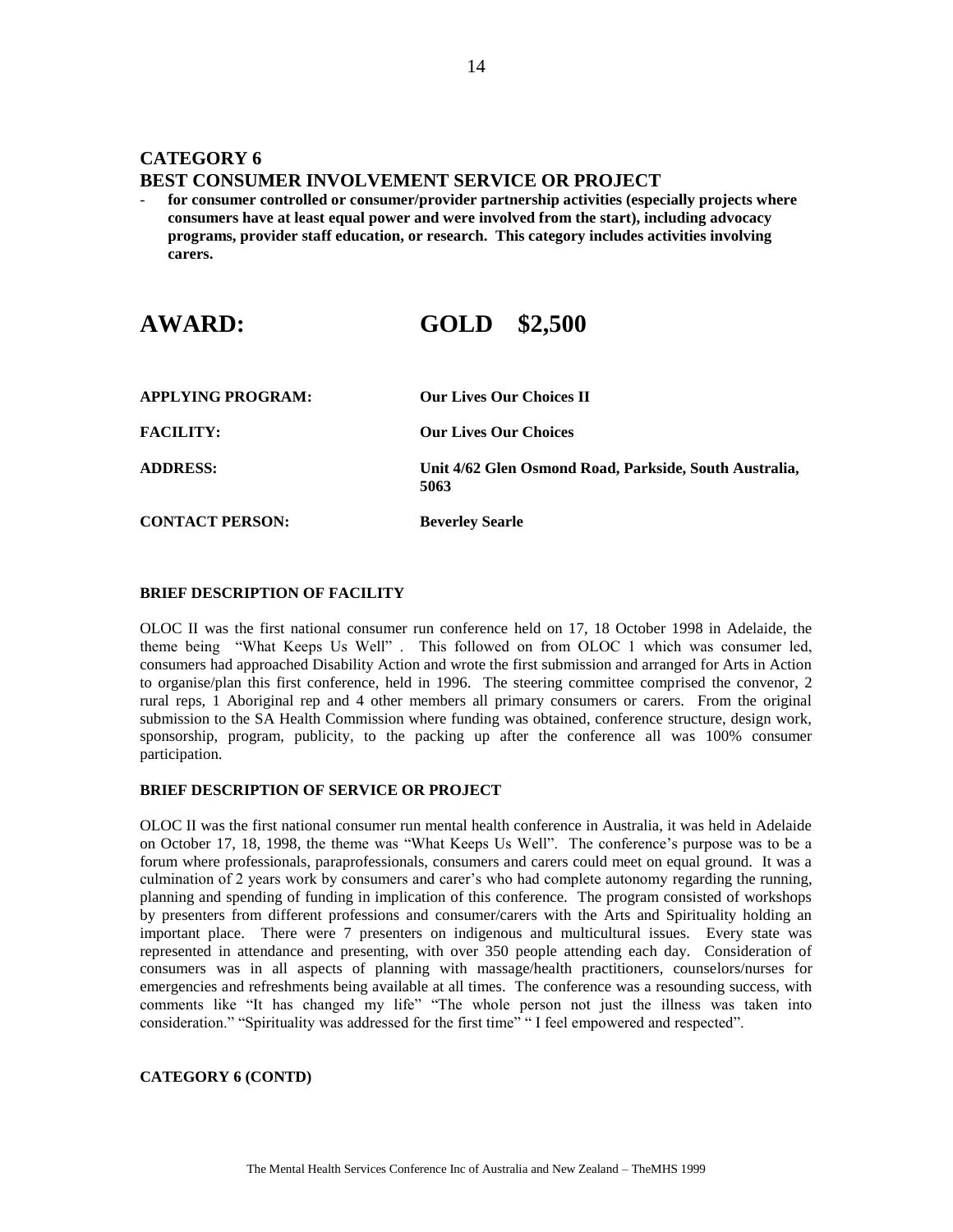## **AWARD: SILVER \$1,750**

| <b>APPLYING PROGRAM:</b> | <b>ADASA Community Agency Program</b>                          |
|--------------------------|----------------------------------------------------------------|
| <b>FACILITY:</b>         | The Attention Disorders Association of South Australia<br>Inc. |
| <b>ADDRESS:</b>          | PO Box 310, Marleston, South Australia, 5033                   |
| <b>CONTACT PERSON:</b>   | Nayano Taylor-Neumann                                          |

#### **BRIEF DESCRIPTION OF FACILITY**

Consumer-initiated, consumer-run, incorporated, not-for-profit association. Servicing sufferers and carers of ADHD (Attention Deficit Hyperactivity Disorder) throughout South Australia. Approximately 40,000 South Australians have ADHD. There is no other ADHD umbrella organisation in South Australia. Seven volunteer Board members also run the organisation's activities. No paid staff and no on-going funding.

#### **BRIEF DESCRIPTION OF SERVICE OR PROJECT**

The Attention Disorders Association of South Australia (ADASA) is the peak organisation for approximately 40,000 sufferers of ADHD and their carers. The organisation is consumer-run, has no ongoing funding, and no paid staff. The ADASA Community Agency Membership Program makes information, counseling and support groups available to local communities and educates the wider community, without an expensive, top-heavy central organisation. Agencies such as health centres, community centres, schools and local councils are provided with advice, print materials, training, and some funding. In return the agencies agree to set up and maintain ADHD support groups, provide individual support, and make all ADASA materials available to their local community. They pay ADASA a yearly fee of \$75. This innovative 'services franchise' combines the best of local and central resources. The ADASA Community Agency Membership program provides a model of how a small incorporated association can reach thousands of consumers.

**CATEGORY 6 (CONTD)**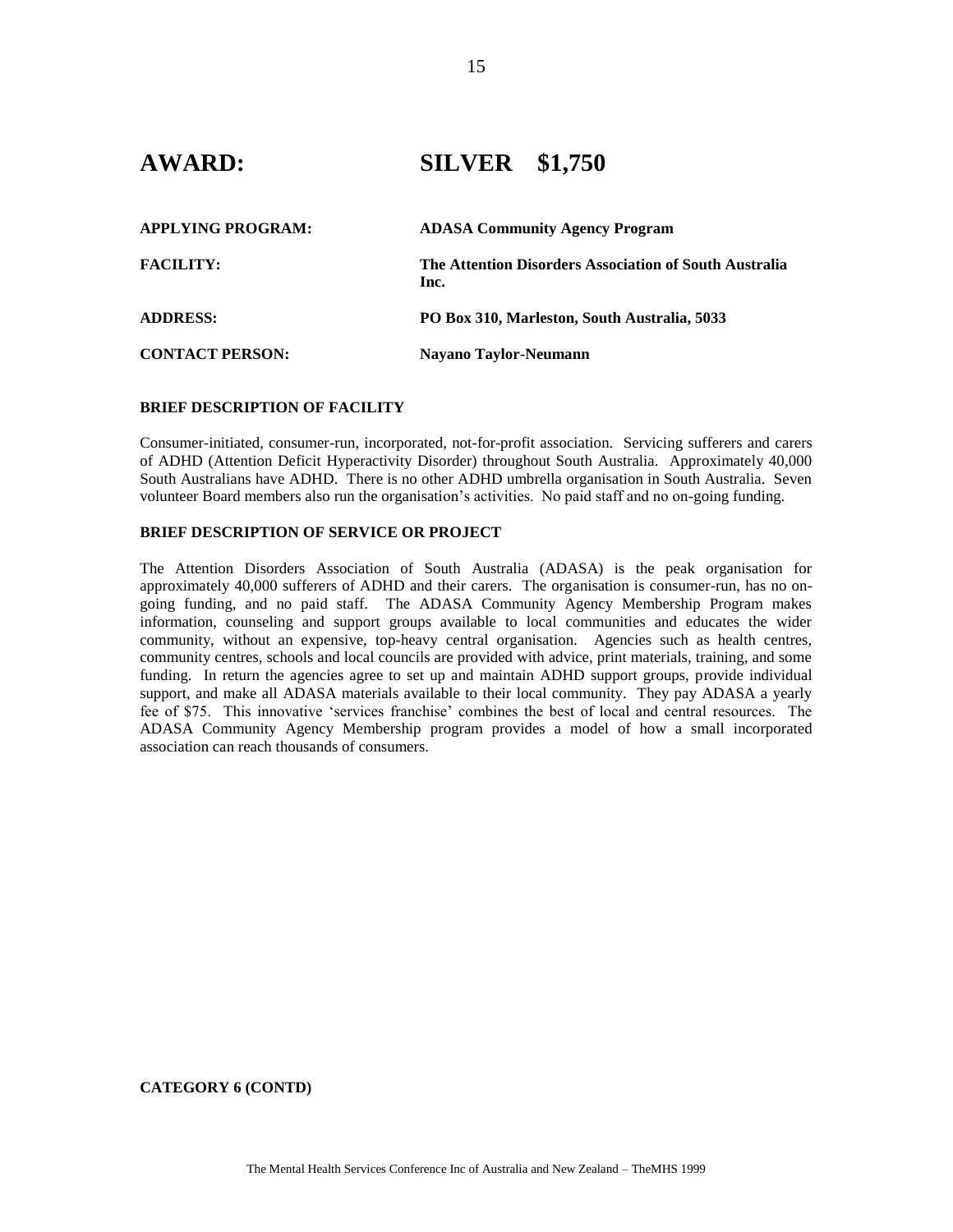# **AWARD: BRONZE \$1,000**

| APPLYING PROGRAM:      | "Thinking C.A.P." Landmark Consumer Advocacy<br><b>Training Workshops</b> |
|------------------------|---------------------------------------------------------------------------|
| <b>FACILITY:</b>       | Northern Area Mental Health Services, North Western<br><b>Health</b>      |
| <b>ADDRESS:</b>        | 185 Cooper Street, Epping, Victoria, 3076                                 |
| <b>CONTACT PERSON:</b> | <b>Robyn Duff</b>                                                         |

#### **BRIEF DESCRIPTION OF FACILITY**

The Northern Area Mental Health Service (namhs) covers the municipalities of Darebin and Whittlesea, with a total population of 223,688, of whom 153,608 are adults (16-65 years). The area has the highest proportion of Kooris in the Melbourne metropolitan area (1% of the population) and a diverse multicultural aspect. 42% of the population speak a language other than English at home. 35% of the population were born overseas, with 90% of these being born in a country where English is not the predominant language. The area has a relatively high availability of low cost rental accommodation and this fact, combined with the area's close proximity to the three largest psychiatric hospitals in Melbourne (prior to their closure which commenced in 1995), has resulted in many people who have serious mental illness and long periods of time in institutional care living within this catchment area. Consequent high service demands, particularly in the Darebin area, have led the NAMHS to focus services towards the most acutely ill and the most chronically disabled groups of adults. The NAMHS comprises a 25 bed acute inpatient service located at the Northern Hospital, a Crisis Assessment and Treatment service (CAT), 2 Community Mental Health Centres (CMHC) a Mobile Support and Treatment Service (MSTS) and a Community Care Unit (CCU). The NAMHS budget is \$10,11,181.00. Currently there are approximately 700 registered clients, and 150 clinical and administrative staff.

#### **BRIEF DESCRIPTION OF SERVICE OR PROJECT**

Thinking C.A.P. – the Northern Area (of Melbourne) Consumer Advisory Panel, has achieved an historic landmark for consumer participation in mental health services, by piloting an innovative series of Consumer Advocacy and Representing Training Workshops, in March and April 1999. More than 15 mental health service consumers, with varying levels of advocacy experience, participated in the series of 3 workshops, Workshop facilitators and designers – consumers Allan Pinches and Ria Strong – worked creatively to provide relevant knowledge and skills in a user-friendly mode, lots of interaction and promotion of creative ways of thinking about advocacy roles. The organisers believe that the workshops are the first hosted by a Victorian Area Mental Health Service. The training was essentially BY consumers, FOR consumers, aimed at being a training resource for the eight member Thinking C.A.P. group and a number of other enthusiastic Northern Area consumers clamoring for this unique resourcing for them as advocates.

16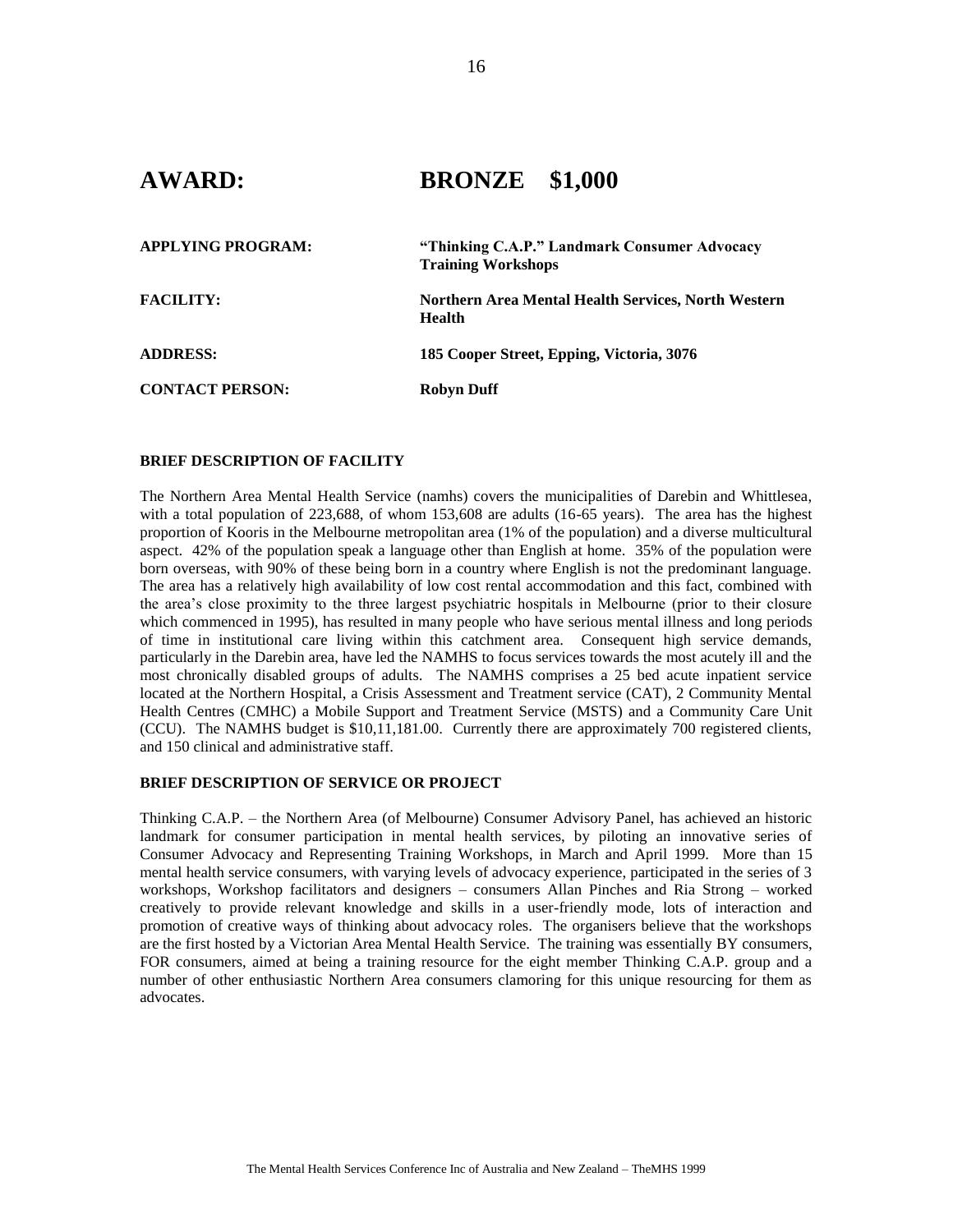## **CATEGORY 7 INDIVIDUAL OR TEAM AWARD FOR AN OUTSTANDING CONTRIBUTION TO THEORY, EDUCATION OR PRACTICE**

- **whether current, or in the past, to recognise people who have made an important contribution to the development of better services.**

# **AWARD: GOLD (Individual) \$2,500**

| <b>NOMINEE:</b>        | <b>Kathleen Stacey</b>                                     |
|------------------------|------------------------------------------------------------|
| <b>FACILITY:</b>       | Department of Public Health – Community Mental Health      |
| <b>ADDRESS:</b>        | c/- F1/7 John Street, Glenelg South, South Australia, 5045 |
| <b>CONTACT PERSON:</b> | Renee Edwards                                              |

#### **BRIEF DESCRIPTION OF INDIVIDUAL**

Kathleen Stacey is currently the co-ordinator of the Community Mental Health Post Graduate Course at Flinders University, a private therapist, and she is involved in many working groups, advisory committees and peer support, mental health promotion activities. Kathleen has made an enormous contribution to education, theory and practice and is well respected in the field of community mental health. She is a strong political advocate for your people's mental health and works extremely hard at grass roots level. She is a model example of effective and successful community development work and has contributed enormously to the education of health professionals at both a community sector and university level and she has an excellent reputation as a therapist. Kathleen is an inspiration.

**CATEGORY 7 (CONTD)**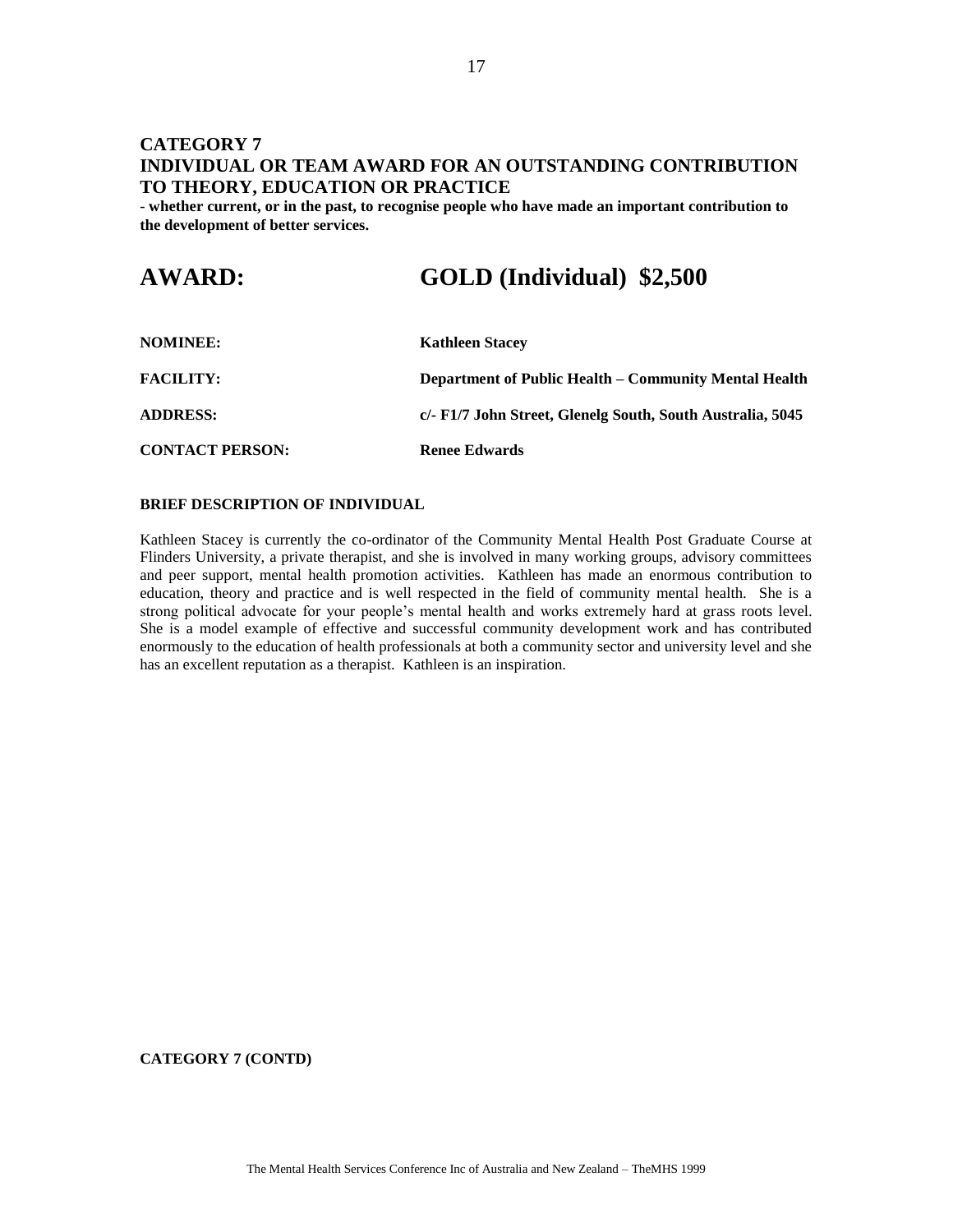## **AWARD: GOLD (Education) \$2,500**

| <b>APPLYING PROGRAM:</b> | <b>SPHERE: A National Depression Project</b>                                                                                                      |
|--------------------------|---------------------------------------------------------------------------------------------------------------------------------------------------|
| <b>FACILITY:</b>         | <b>SPHERE National Secretariat</b>                                                                                                                |
| <b>ADDRESS:</b>          | Academic Dept. of Psychiatry, St George Hospital &<br><b>Community Health Services, 7 Chapel Street, Kogarah,</b><br><b>New South Wales, 2217</b> |
| <b>CONTACT PERSON:</b>   | Ian Hickie                                                                                                                                        |

#### **BRIEF DESCRIPTION OF FACILITY**

SPHERE: A National Depression Project is managed by a National Secretariat which comprises of representatives from each medical school across Australia, academic psychiatrists, general practitioners, clinicians from both the specialist and primary care sectors and a consumer representative. Funding for the implementation of the SPHERE Project is currently provided through a variety of NHMRC research (Grant No. 953208), state (NSW Infrastructure – Stream 2), local health service and non-government (including Bristol-Myers Squibb Pharmaceuticals) mechanisms.

#### **BRIEF DESCRIPTION OF SERVICE OR PROJECT**

Commencing in early 1997, SPHERE: A National Depression Project is a support and education system designed to assist general practitioners (GPs) to identify and treat the common forms of depression and anxiety. Specifically, the SPHERE Project stresses the critical role GPs can play in providing a comprehensive disease management program for patients suffering from common psychological disorders. The SPHERE Project is a national collaboration between representatives from each medical school across Australia, academic psychiatrists, GPs and clinicians from both the specialist and primary care sectors. It contains four essential components which include a novel 'Case-Identification System', an initial 'Four-Seminar Training Program', a '12-month Disease Management Program' and provision of ongoing education and practice support. Since its national launch in late February 1998, the SPHERE Project has rapidly expanded to reach approximately 2,500 GPs. Over 1,100 GPs have now enrolled in the 'Case-Identification System' and over 750 GPs have attended the 'Four-Seminar Training Program'.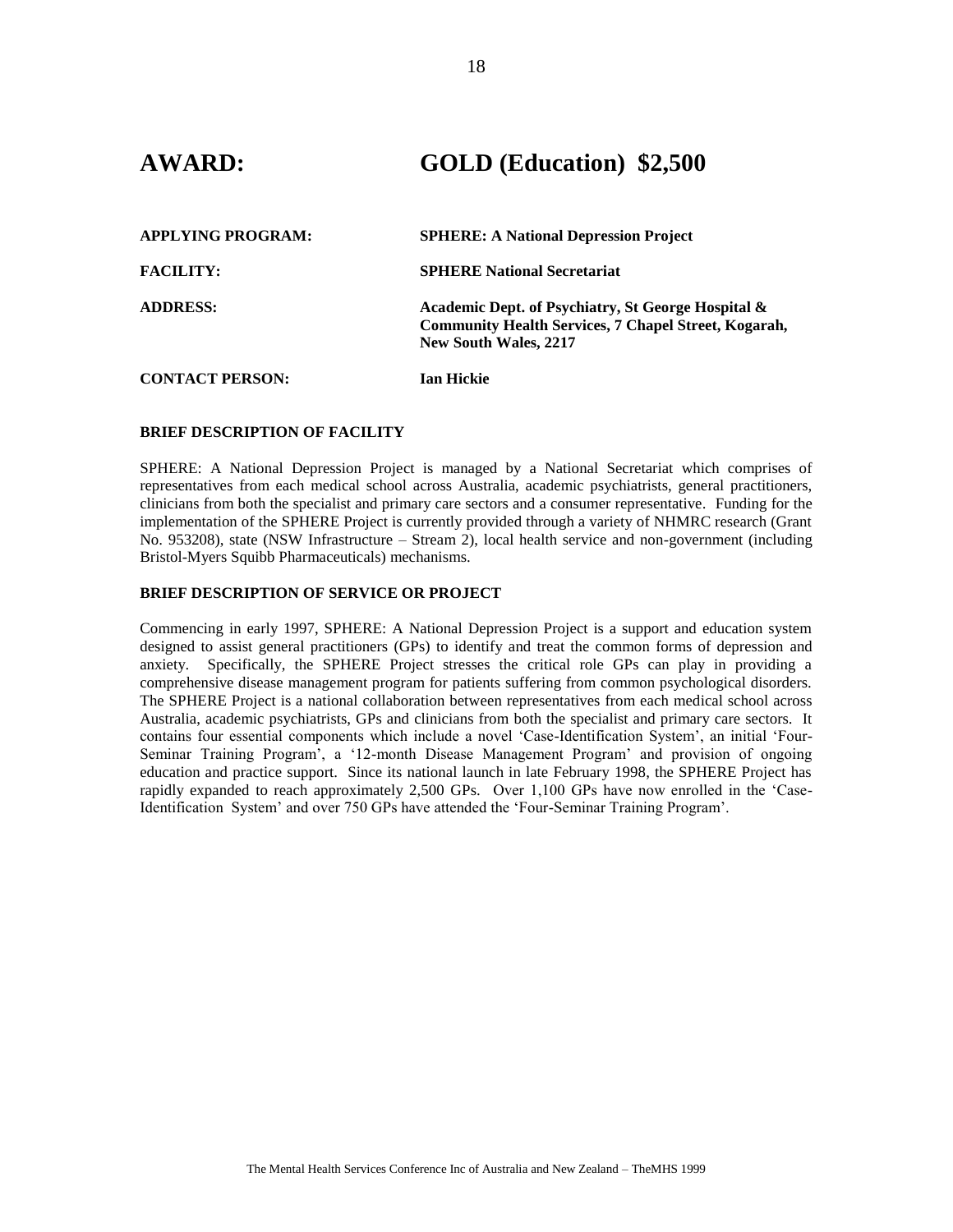# **AUSTRALIAN**

# **MENTAL HEALTH SERVICE**

# **MEDIA AWARDS**

**1999**

**BACKGROUND**

The Mental Health Services Conference Inc of Australia and New Zealand – TheMHS 1999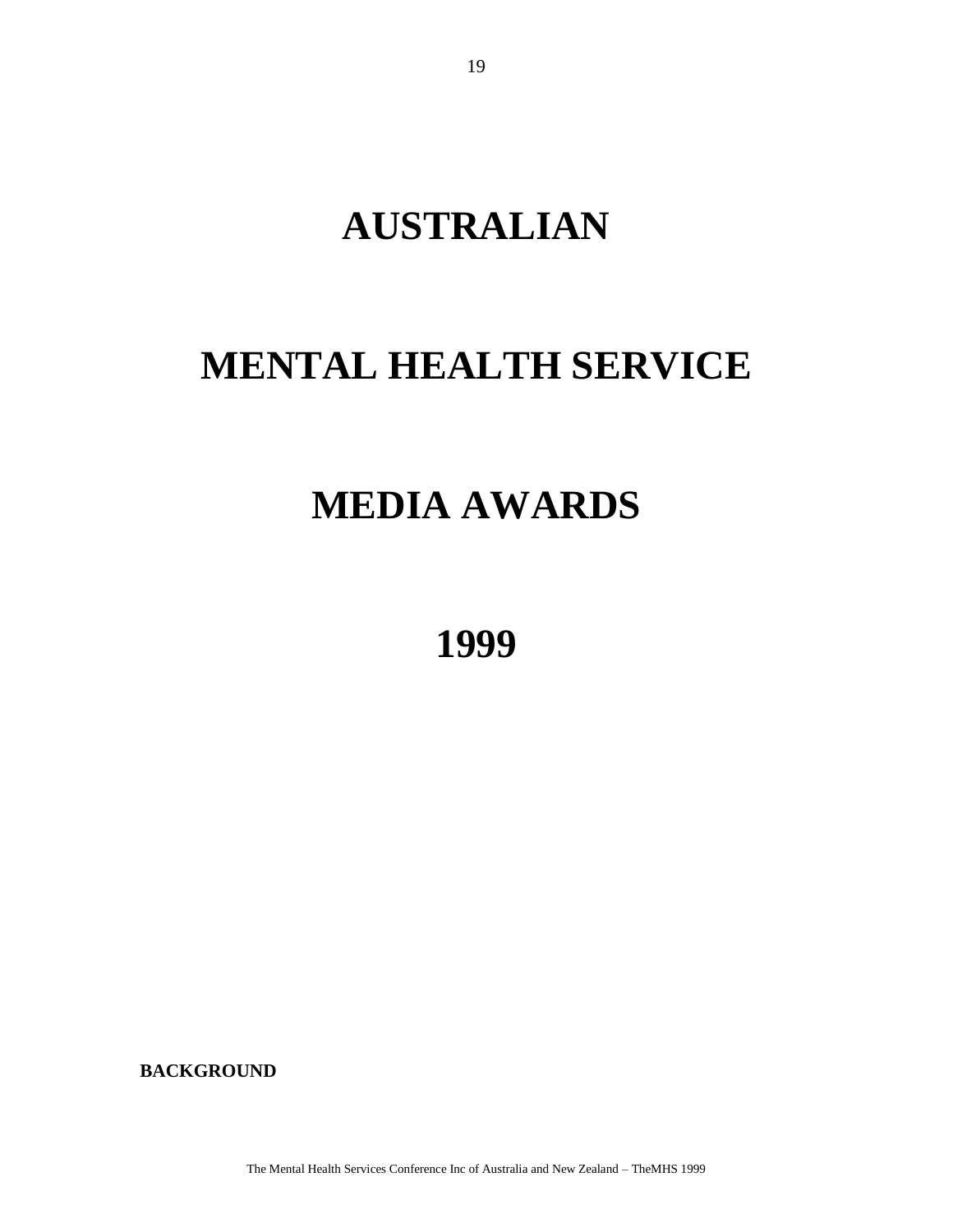The Mental Health Media Awards program commenced in 1998. It is designed to encourage accurate and sensitive media coverage of mental health issues, to break down stigma and to educate the community about mental health. There is a category for print media and a category for broadcast media.

In 1999 there were 12 entries received for the two media categories.

The entries were rated on the following criteria:

- 1. Evidence that the story has been well researched and is factually accurate
- 2. The content of the story is sufficiently complete and well rounded to convey a good understanding of the issues
- 3. Any evidence of the positive effect of the publication or broadcast
- 4. Best consumer involvement services or projects

The awards were presented by Sir Ronald Wilson on Wednesday 22<sup>nd</sup> September 1999 in Melbourne. The money awarded and expenses were generously granted by The Australian Government in recognition of the importance it gives to excellence in media reporting of mental health issues.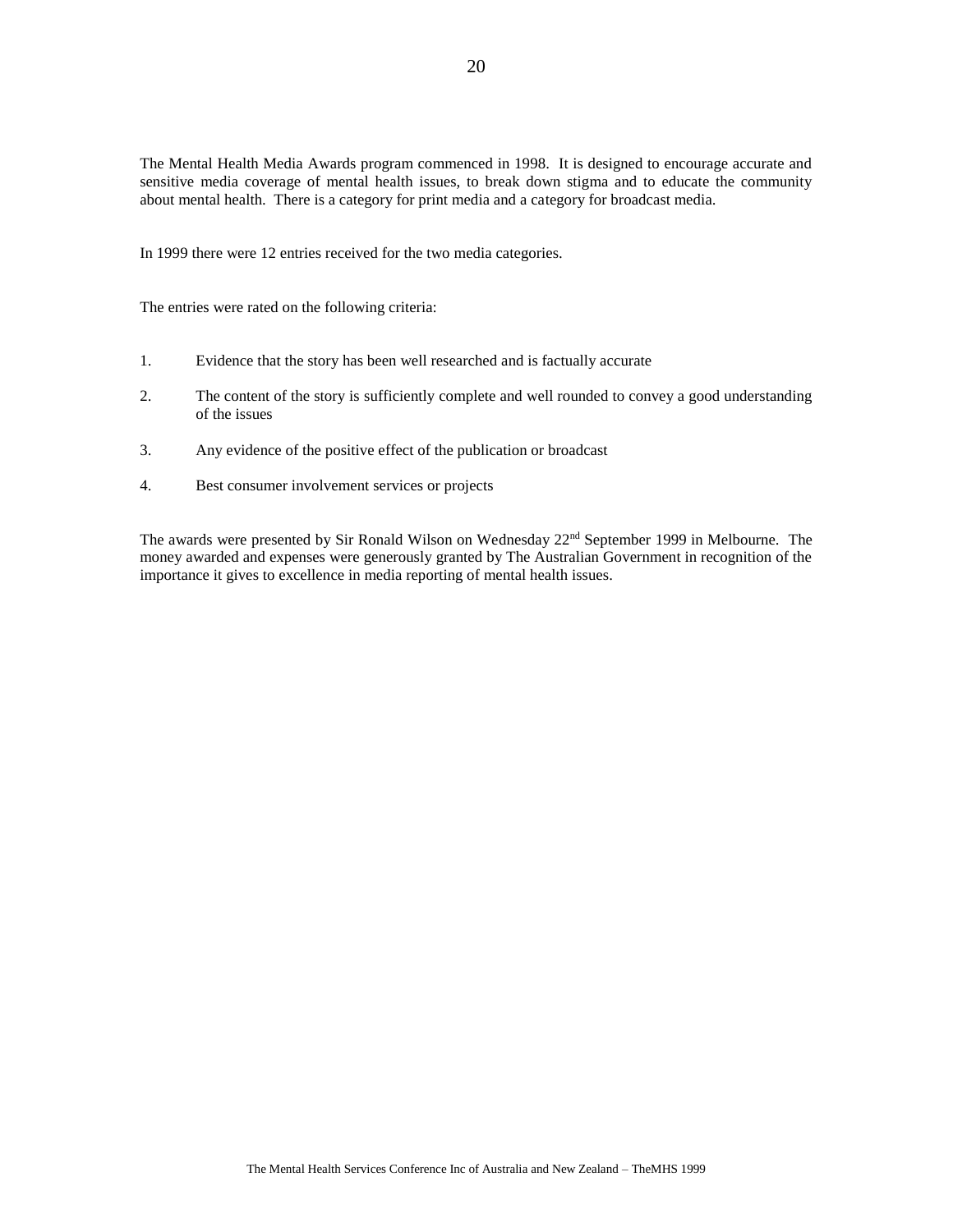## **MEDIA AWARDS**

**BROADCAST MEDIA \$3000**

**APPLICANT NAME:**

**TITLE: The Top Paddock Produced by Justine Lees ABC Radio**

**ADDRESS: GPO Box 9994, Melbourne, 3001**

**CONTACT PERSON: Justine Lees**

### **DESCRIPTION OF ENTRY:**

**"**The Top Paddock" is a radio program produced by ABC Radio Arts for the weekly PoeticA Program on Radio National. It was broadcast on Saturday 24 October 1998 to coincide with Mental Health Awareness Week.

"The Top Paddock" looks at the Loose Kangaroos, a group of four Melbourne poets who are living with schizophrenia. The poets – Sandy Jeffs, Graham Doyle, Geoff Prince and Michael Crane – use their poetry to express the many facets of mental illness. In the program, they talk about their writing and illness, and perform their poems.